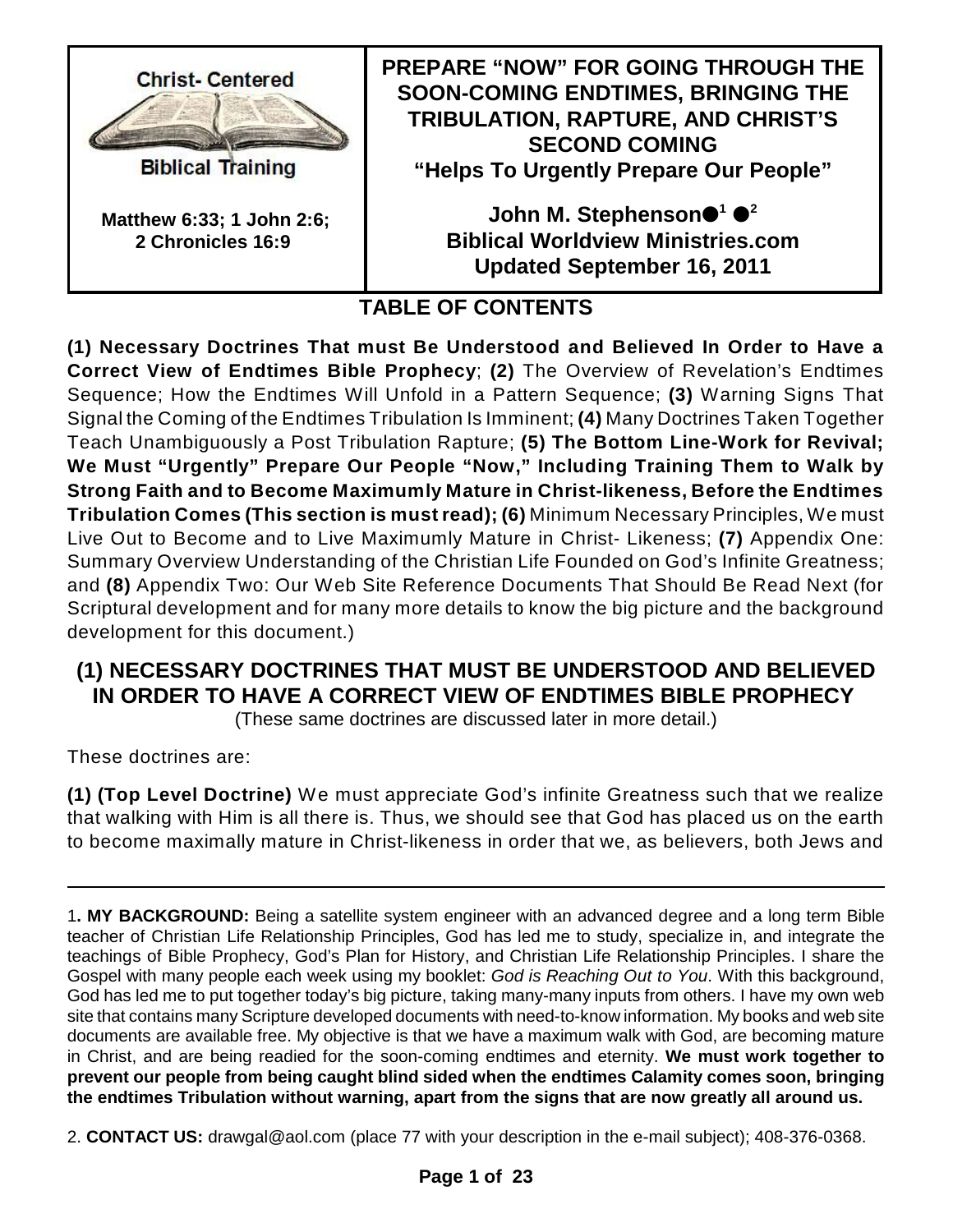Gentiles from all over the earth, can know and relate to Him toward His maximum in eternity. Apart from this, there is nothing in the eternal view. For this to happen, all believers must be in the Church (the single body of Christ), being trained to bring this result. We must realize that all of the Bible leads to our becoming mature. We must realize that Christ now rules us from heaven now as the Kingdom of God over the entire earth for this purpose. Where we live on the earth, such as in Israel, is irrelevant. **Every prophecy view, to be correct, must have gaining maximum maturity (not just work for some Christian growth) for both believing Jew and Gentile as one in Christ as His Church central to its doctrines. Apart from this goal and life, as stated, there is nothing.** Of course this maturity is needed now also to **3** help us do greater ministry.

**(2)** The barrier of the dividing wall between the Jew and Gentile has been broken down by the Cross forever. All believers, both Jews and Gentiles, are now one in Christ as His Church and Body without ethnic division, working under God to gain this maximum maturity. **Christ does not have two separate groups of believers after the Cross such as Israel and the Church (Galatians 3:8).** The word "saints" is used in the epistles and in Revelation for the Church showing the Church is in Revelation.

**(3)** Christ is now married to the Church as His bride in a legal arrangement. He cannot have two wives at the same time. This would be bigamy and major sin. The marriage to national Israel (believers and non believers) was terminated as of the Cross, terminating the land covenant. National Israel as a covenant nation (to Israel's land) is now gone forever before God. The Church (believers only - both Jews and Gentiles) is now the nation to God under the New Covenant. All believers in the Cross, in only one group, are part of the Church without exception.

**(4)** The Rapture can occur only after all people, who are to live, have lived and have made formal and binding decisions to accept or deny the Gospel. Our Lord said He would raise the believer on the "last" day. This is after the Tribulation. **Thus, no one is born or saved after the Rapture.** (The wheat (believers) cannot be separated from the tares (unbelievers) until all the tares are bundled for the fire.)

**(5)** The Church is now the sanctuary of God and is to be a living sacrifice. Thus, all physical temples and animal sacrifices in God's program are gone forever. (The O.T. covenant of the law has been replaced by the N.T. covenant of grace for salvation.)

<sup>3.</sup> **MATURITY IN CHRIST-LIKENESS:** We are commanded to pursue spiritual maturity now in the Church Period (Hebrews 6:1; Colossians 1:28).However, there is no direct teaching that states whether or not our maturity in Christ-likeness will or will not increase in heaven. But there are several doctrines that signal loudly that it will not and the present time is for this purpose of gaining this maturity. We should expect (not know) that the maturity we have in Christ-likeness at death we will have forever. We should at least live our lives that this is the case. It is a terrible price to pay if we do not pursue maturity, and it is fixed forever at death. We must live by great faith for God to work all things together for our good in a much greater way and to keep us from sin. The greater our faith capability, the greater God can lead us (we can respond more greatly) and fulfill His additional promises to us in heaven. We will get to know more about God. We should want to know as much about God as we can for He is infinitely perfect. And remember: *Romans 1:17 For in it the righteousness of God is revealed from faith to faith; as it is written, "But the righteous man shall live by faith."*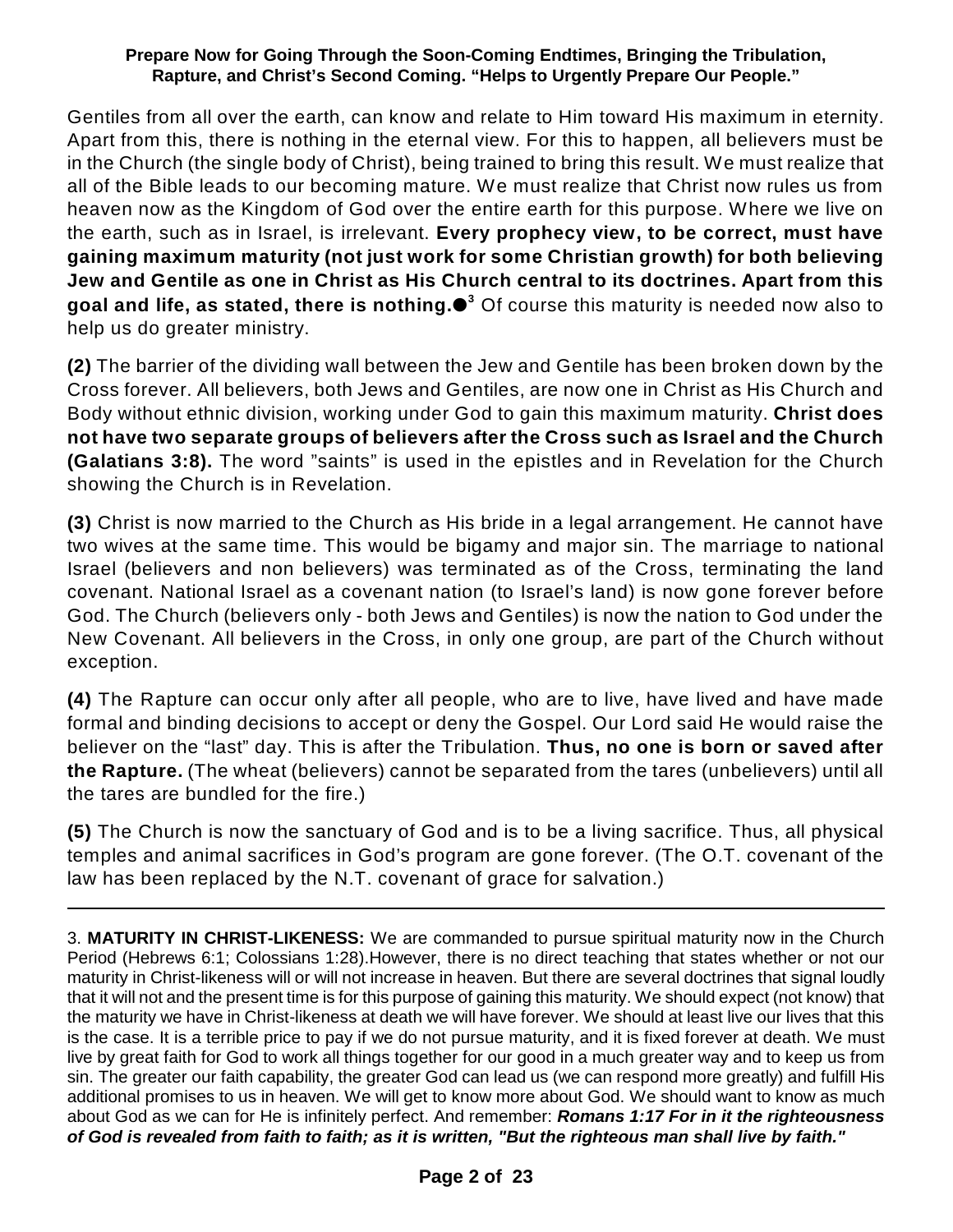**(6)** The Church is now the bride of Christ and goes to live in with Him (at the Rapture) at the marriage supper of the Lamb which occurs at Christ's Second Coming after the endtimes Tribulation. The Resurrection and Rapture of the Church occur at the last trumpet. This would be the seventh trumpet or one after that, which occurs after the Tribulation. Christ raptures the Church at His Second Coming after the heavenly court, according to the rules of the spiritual warfare, awards Him the authority based on Him winning the spiritual warfare over Satan.

**(7)** The all-exclusive Jewish seventieth week of Daniel 9:27 is history as of the Cross. Christ was crucified in the middle of the seventieth week. The exclusive "all-Jewish" seventieth week does not refer to be, and does not qualify to be, the "all-nations" Tribulation. The all-nations Tribulation will last longer than seven years. **This understanding alone refutes the Pretribulation Rapture View.**

(8) Studies show that the events of Revelation unfold in a sequence similar to the one God used with O.T. Israel as a most favored nation under Him. According to this sequence, Christ raptures the Church after the endtimes discipline period (the endtimes Tribulation). This sequence is presented in the next section.

# **(2) THE OVERVIEW OF REVELATION'S ENDTIMES SEQUENCE; HOW THE ENDTIMES WILL UNFOLD IN A PATTERN SEQUENCE**

**INTRODUCTION: The Endtimes Unfold in a Similar Sequence as to What Happened to O.T. Israel. Thus, I call it a Pattern Sequence.** This sequence, being indirectly taught, is discovered by comparing wording, entities, sequences, events, etc. in Revelation as to what happened in the O.T. to Israel. There is a match. So the general sequence with its type events (not necessarily all the details) that occurred in Israel will also occur in Revelation's endtimes. **This Pattern Sequence: (1) explains how the U.S. is found indirectly in endtimes prophecy; and (2) definitely shows the Rapture can only be Post-Tribulational.** (This sequence was developed in detail in Chapter 5 in my free Book: *Watchman Warning;* This chapter, by itself, is also available on our Web Site.)

**THE ENDTIMES SEQUENCE:** The overview of the endtimes sequence in Revelation is as follows: **(1)** God chooses a most favored nation in history by which he greatly blesses in a special sequence. The most favored nation was O.T. Israel and is now the United States in these endtimes; **(2)** In her general obedience, He greatly blesses the favored nation more greatly than any other nation in her time period. (The United States has been blessed by God by orders and orders of magnitude more than any other nation in history including much more than even Israel and England.); **(3)** Then as the Church (God's people) and nation fall away in disobedience, He brings warnings by His Watchmen (even now from me as one and now by many signs $\mathord{\bullet}^4$ ) that severe judgment is coming if obedience is not restored. $\mathord{\bullet}^5$  This is

5. **ALLOWED NATIONAL DISOBEDIENCE:** The country as a whole of the favored nation (now the U.S.) is (continued...)

<sup>4</sup>**. SIGNALLY SIGNS:** The signs and conditions now in the U.S. are similar to the signs that were in O.T. Israel before world government military invaded.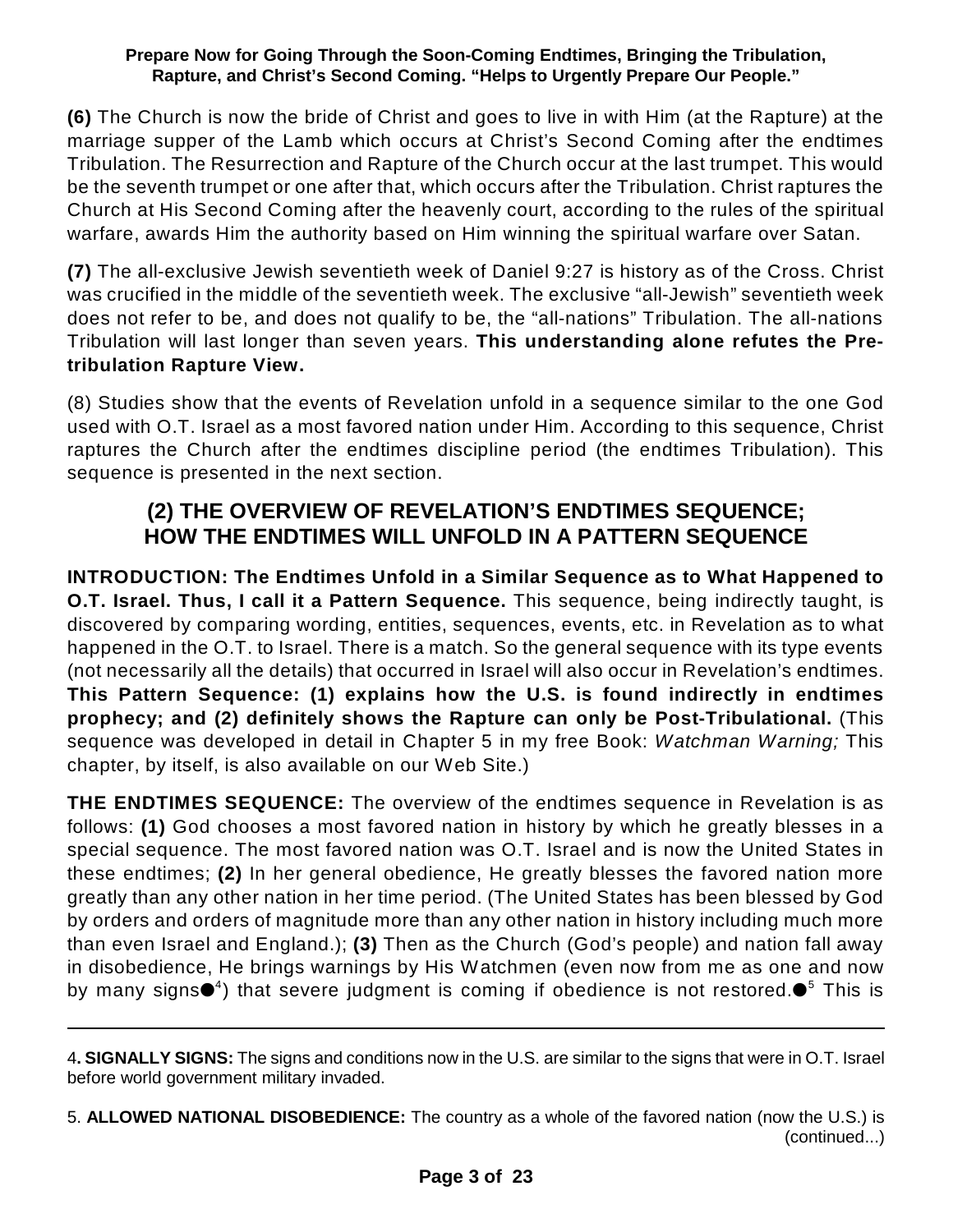happening now; **(4)** Then as the Church (God's people) and nation continue to more greatly fall away (this is greatly happening now), God brings a world government military in calamity (many of our cities very likely will be blown up, the stock market will crash, and many of our Christian leaders arrested). He places the favored nation under divine discipline implemented by the world government's rule. (E.g. This happened to Israel several times and for 70 years when under the rule of the Babylonian world empire.) This discipline period now will be the endtimes Tribulation. The United States then will lose her sovereignty and freedoms forever. They will be replaced by severe hard times, great persecution, and martyrdom. There will be power black outs, famine with food shortages, water and gasoline shortages with much disease and pestilence. The infrastructure will break down and stores will not have their overall normal complete selection - there will be shortages. The world government will make war against Christians and the Church. The world government will control all things, including our churches and the education of our children and youth (there will be no longer Christian Schools and home schooling). All financial transactions will most likely be handled electrically by the government so they can be tracked and controlled. Our church buildings will be shut down (closed). The Tribulation can last 20 more or less years, not 7 as many think (Daniel's Seventieth Week is history with Christ's Crucifixion in its middle); **(5)** After the divine discipline of the endtimes Tribulation is completed, God delivers His people to Himself. In Israel's case it was back to her land. In these endtimes, the deliverance is by the Rapture of the Church to Christ at the marriage supper of the Lamb, after it has been determined by opening and examining the books, including the Books of Life and of Works, that Christ has actually won the spiritual warfare over Satan (the Rapture cannot occur until after this determination is made); **(6)** The Rapture occurs at the last trumpet (the seventh trumpet occurs "after" the endtimes Tribulation - the last one is this one or one after this one); and **(7)** then God destroys the remaining unbelievers on earth, and we all go into our eternal states. (There is no Jewish Millennium coming. The 1000 years are most likely but a day or short period of time (2 Peter 3:8) when the Church reigns with Christ to determine whether or not any one remaining after the Rapture is saved or can be saved. (Satan is bound during the 1000 year period.) Since the answer is negative, Armageddon comes to bring the final judgments. The Church is resurrected before the 1000 years (very likely a short time period) and the unbelievers shortly afterwards.) **6 7**

5(...continued)

allowed to fall away commensurate with the degree of the falling away of God's church people.

6**. HOW THE ENDTIMES MIGHT BEGIN (Speculation based on incoming information and Bible expectations):** (There appears to be a group of people behind the scenes orchestrating the situation as God allows them.) (The following may come in any sequence.) A possible sequence: the great debt in the U.S. is bringing great inflation. This will cause the American dollar to be replaced as the world's currency. When this happens, the inflation in the U.S. will greatly increase (skyrocket). This will bring shortages of all kinds because people will not have the money to buy things. This will reduce production and thousands will be laid off from work. All communications will be down, including the internet. Then there will be chaos and people attacking people for needs of life. There will be great sickness and disease. Then Russia and China will blow up several cities. Martial law will be declared and the U.S. will be placed under world government, possibly ruled in part at least by Russia and China, but most likely controlled by a group of people from behind the scenes. Now we (continued...)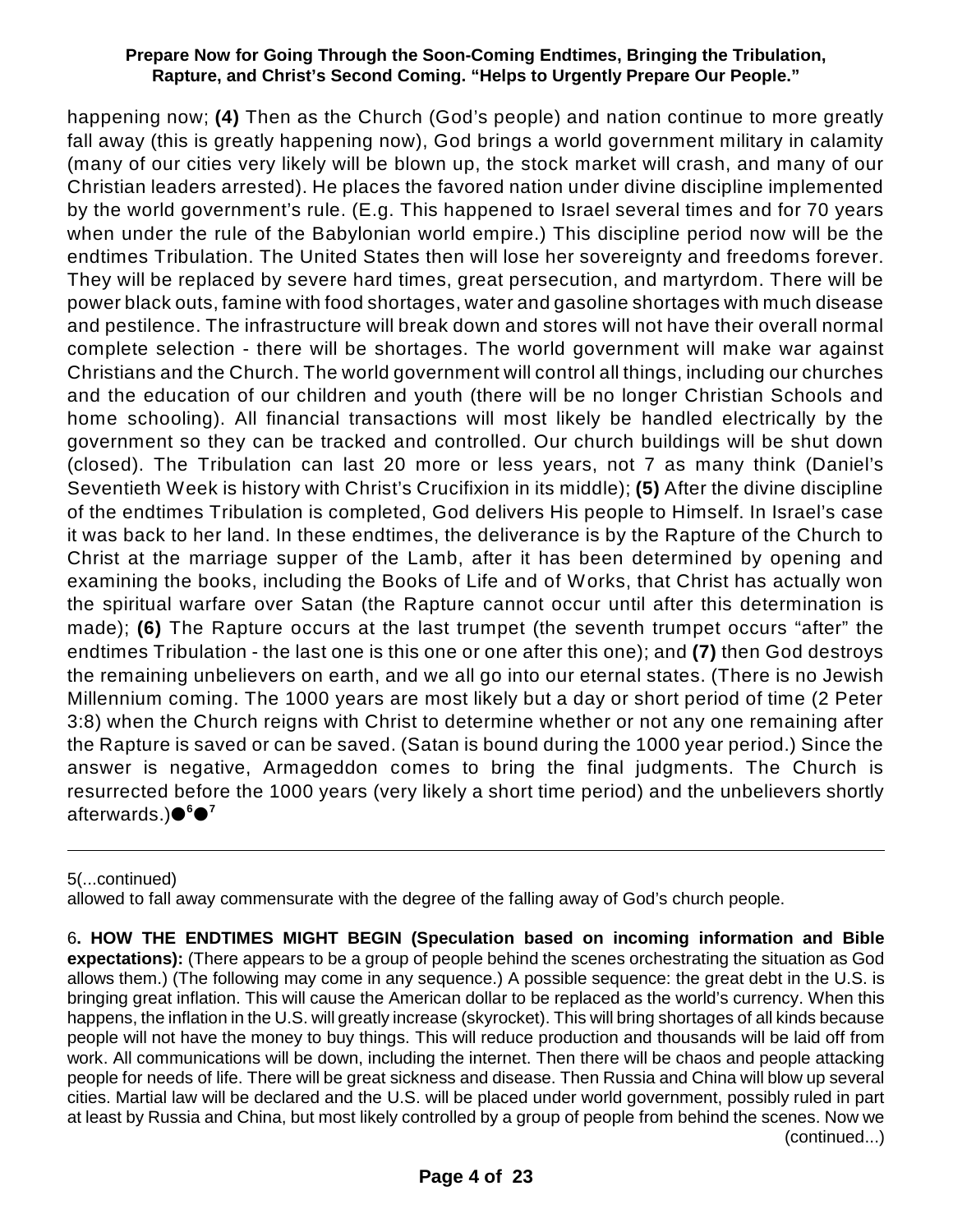The Tribulation will come in two sequential parts. The first part will be the longest under a general world government with a great falling away from the faith. It comes from the severe persecution, allowing Satan more power and freedom. There will be major war killing a large majority of the world's population. This takes us into the Mark-of-the-Beast Period that lasts 3 ½ years. This is the period the Bible teaches when no man can work (the works of God) (John 9:4).Then, afterward, the Rapture occurs with (at) Christ's Second Coming.

| THE ENDTIMES PATTERN SEQUENCE                                                                   |                                                                                                                                           |                                                                                                                 |                                                                                                                                                    |                                                       |                                                                                      |  |
|-------------------------------------------------------------------------------------------------|-------------------------------------------------------------------------------------------------------------------------------------------|-----------------------------------------------------------------------------------------------------------------|----------------------------------------------------------------------------------------------------------------------------------------------------|-------------------------------------------------------|--------------------------------------------------------------------------------------|--|
| <b>Great Blessing</b><br>on Favored<br><b>Nation</b><br><b>With General</b><br><b>Obedience</b> | Watchman<br><b>Warning to</b><br><b>Favored</b><br><b>Nation -</b><br><b>Particularly</b><br>to the Church<br>With<br><b>Disobedience</b> | Calamity<br><b>With</b><br><b>Increased</b><br><b>Disobedience</b><br>- Attack by<br>World<br><b>Government</b> | <b>Period of</b><br><b>Divine</b><br>Discipline in<br>the Endtimes<br><b>Tribulation</b><br><b>Under the Rule</b><br>of World<br><b>Government</b> | <b>Deliverance</b><br>to Christ<br>Via the<br>Rapture | <b>Destruction</b><br>of the World<br><b>Government</b><br>and<br><b>Unbelievers</b> |  |

**In the book of Revelation, the seven trumpets come out of the seventh seal, and the seven bowls come out of the seventh trumpet. Christ's Second Coming comes at the seventh trumpet, and the bowls come during Christ's Second Coming and after the Rapture. The bowl period contains the Day of the Lord and the Wrath of God that the Church will miss.**

### **(3) WARNING SIGNS THAT SIGNAL THE COMING OF THE ENDTIMES TRIBULATION IS IMMINENT (We do not know all of these in detail. "But Get Ready BEFORE the Endtimes Come")**

Some of these warning signs and conditions (similar to the ones used in the O.T.), especially in the favored nation of the United States, according to the endtimes pattern sequence, are (but not limited to):●<sup>8</sup> (1) the acts of God in areas of severe weather, flooding rains, fire storms, mud slides, hurricanes, tornados, earthquakes, tidal waves, *especially droughts that effect the food supply and amount of drinking water*, etc; **(2)** the coming of the endtimes International government (seventh head of Revelation's endtimes Beast); **(3)** the existence of the U.S. as the endtimes most favored nation (the general spiritual characteristics of the United States match those of O.T. Israel) and the action of Internationalists to rule over International government needed for the Pattern Sequence; **(4)** great increase in immorality, *particularly*

6(...continued) are in the endtimes Tribulation.

7. **TURN AROUND OF THE U.S. :** The endtimes sequence teaches that the current falling away of the United States as a nation is allowed and caused by the falling away of our American churches. **The "only way" the country can be changed (turned around) is that our churches across the country must have massive revival. Because the Bible teaches the endtimes will come, this will not happen apart from pockets.**

8. **SCRIPTURE REFERENCES: See** *our book: Watchman Warning,* **pages 30-34, for more details, development of the signs, and many Scripture references.**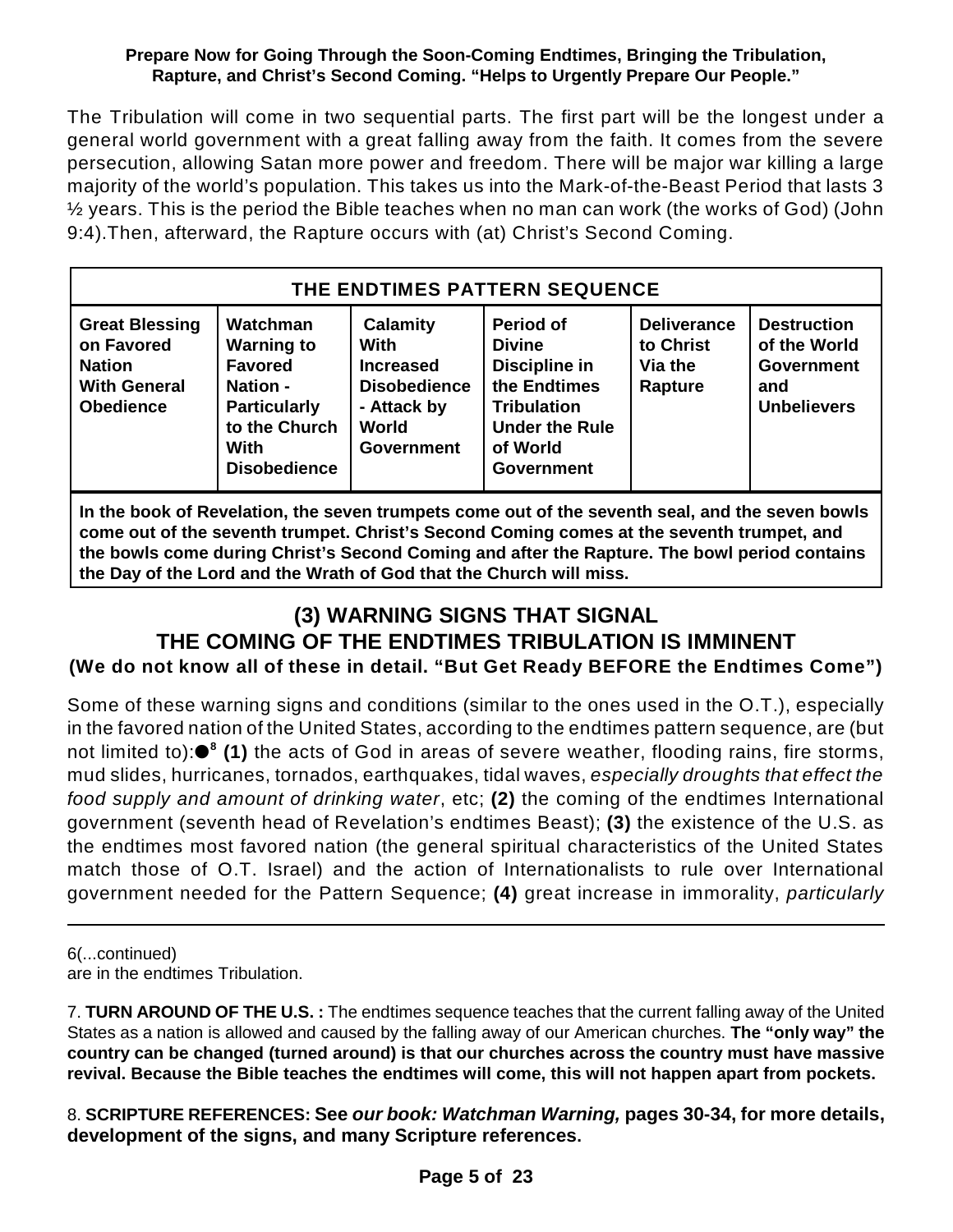*sodomy - same sex marriages like in the days of Sodom and Gomorrah*; **They are now working to legalize having multiple spouses - bigamy; (5)** people calling evil good and churches cannot discern the difference between the holy from the profane such as using the world's (the devil's) loud rock-type repetitive beat music (instead of music with dominate melody), and churches and people doing what is right according to their own eyes. **(6)** churches are now teaching mostly only fundamentals to reach the youth bringing a famine of God's Word, leaving out key doctrines. **Our youth are now growing up with but limited Bible knowledge, including that for living the Christian life, particularly by faith. We are heading into the darkest period when almost no one will know the Bible in any depth or breadth in the endtimes Tribulation. We will have very few trained Bible teachers. This will cause a great falling away in the coming persecution. Thus, we are to mature our people now in depth-breadth with a complete version of God's Whole Counsel at very high priority - not continue to teach mainly "only" fundamentals.);** Thus, they no **9 10** longer know sound doctrine; **(7)** the falling away of our American churches from carrying **11 12** out the scope and intent of the Great Commission and the increased sin of the people especially in the favored nation; (However, the Gospel is now greatly being taken to other nations by people of the other nations and to some extent to our own (U.S.) youth in church VBS, CEF 5-day clubs, and CEF after-school Bible clubs); **(8)** the build up of "the northern army" for the invasion of the favored nation. Limited numbers of foreign troops, Russian, Chinese, and German, have been training in the United States, Mexico, and Canada for some time, acting under the United Nations (check the internet for data and confirmation) - (We need to watch for any sudden larger build up of military forces - more can be brought in gradually; watch for nearby submarines with nuclear missiles); **(9)** unholy reforms are being planned and implemented in our public schools transforming our children to be ready for world government. They are teaching sodomy in the grammar schools; **(10)** the false peace-peace policy without

9. *Acts 20:26-27 "Therefore I testify to you this day, that I am innocent of the blood of all men. "For I did not shrink from declaring to you the whole purpose* (counsel) *of God.* (Comment: mine.)

10*. Hebrews 6:1 Therefore leaving the elementary teaching about the Christ, let us press on to maturity, not laying again a foundation of repentance from dead works and of faith toward God,*

11. **OUR YOUTH:** Many of our youth have great commitment to the Lord by working in VBS and/or in CEF. But overall, they have little knowledge of God's Word in depth-breadth.

12**. NO LONGER ENDURING SOUND DOCTRINE:** God said that in the endtimes, the people would no longer endure sound doctrine (2 Timothy 4:3) and that He would bring a famine of His Word (Amos 8:11). This famine has begun now in many of our churches as they teach mainly only first level training. This causes churches to go on their own, using things from the world. They are now involved in using the world's loud rock beat structured music to bring young people into the churches. **The problem is largely what they are leaving out of their teaching and training. (They are training for Christian growth, but not to become maximally mature in Christ-likeness. They are not eternity oriented and thus, do not know the main reason we are on the earth. Thus, by not maturing their people to the maximum in Christ-likeness, they are most likely bringing great hurt to their people in the eternal view for they will gain less of and relate less to the infinite God now and especially in eternity. Apart from relating to God toward His maximum, there is nothing.)**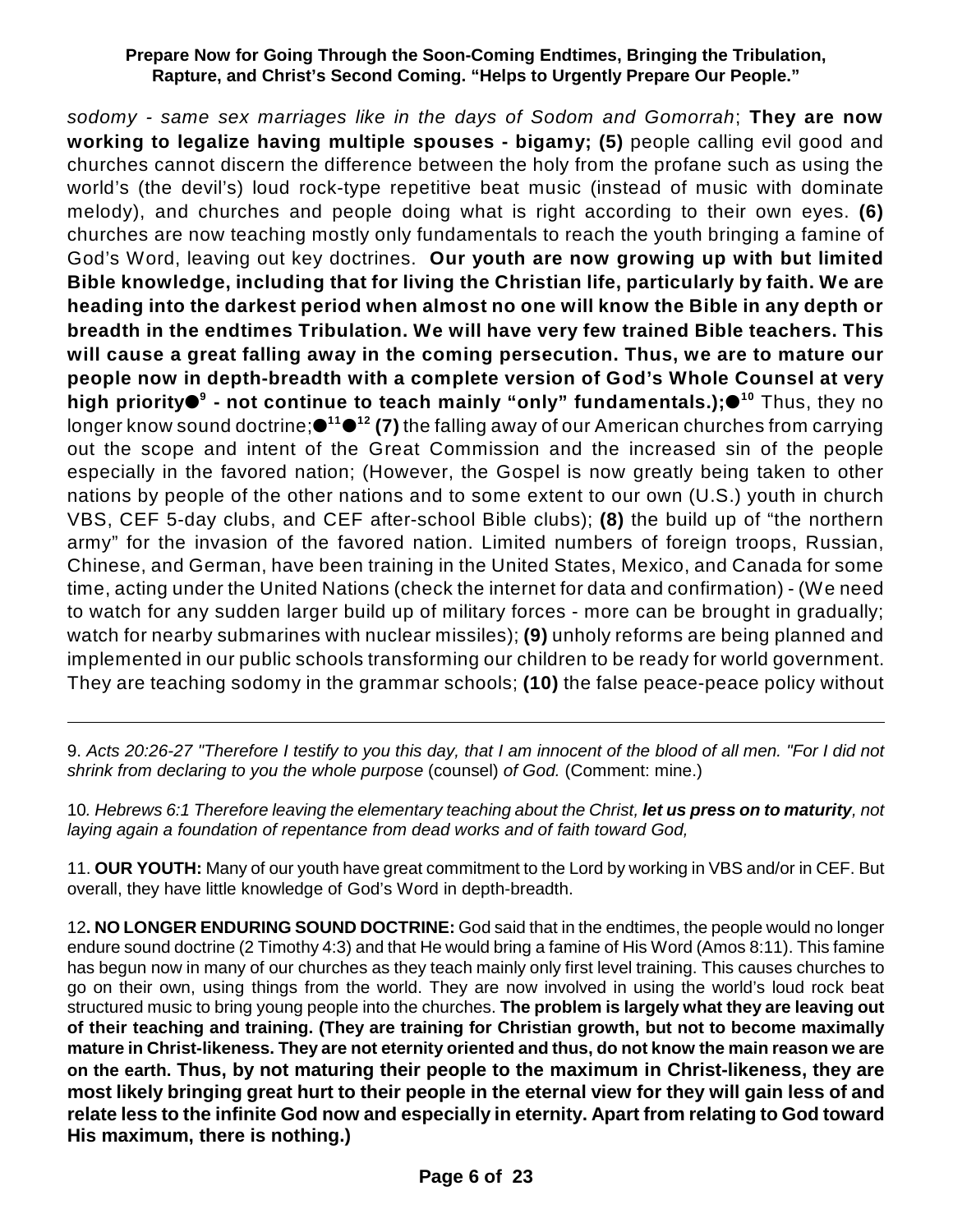war in the Russian Glasnost, the wrong Pre-Tribulation Rapture Theory; and a general peace condition without war; **(11) great severe debt and unsettled economics in the favored nation and in the world; (12)** many gods in the land of the favored nation; people hold the favored nation more important than God; **(13)** people are worshiping the work of their hands, such as products from the chip industry; **(14)** there are many terrorists groups now (including the foreign military that have been here for many years) in the United States that could bring the plague and incurable disease; **(15)** Foreign nations (now especially China) are owning much property in the favored nation (U.S.); and **(16)** people have forgotten the true God and no longer fear God, so they increase their disobedience. (The gods of America include the gods of freedom, prosperity, wealth, free enterprise, and self - working all things together for good.)

# **(4) MANY DOCTRINES TAKEN TOGETHER TEACH** UNAMBIGUOUSLY A POST TRIBULATION RAPTURE  $\bullet$ <sup>13</sup>

**(Bible doctrines teach unambiguously a Post-Tribulation Rapture and that there is an endtimes Tribulation containing believers from "all nations" (both Jews and Gentiles), not just Jews. These doctrines teach how the Endtimes unfold, and why Israel under Satan may bring back a physical temple (but God will not - the Church is now the temple or sanctuary of God - after the Cross bringing back animal sacrifices would be sin and an abomination before God). A Pre-Tribulation Rapture of the all-nations (both Jews and Gentiles) Church is not possible and it is not taught in Scripture. This is verified by 14 we, as believers in the Gospel, both Jews and Gentiles, without ethnic division, are on the earth to become maximumly mature in Christ-likeness. This is so we can have a maximum close walk with God with great fellowship with Him, especially in eternity. The doctrines teach we (the all-nations Church) will go into (not miss) the endtimes Tribulation.)**

The many doctrines that unambiguously teach a Post-Tribulation Rapture with an Endtimes Tribulation include the following:

\* Revelation teaches there is a special endtimes Tribulation. Revelation (chapter 7:9-14) teaches that the Great Tribulation (the Tribulation, the great one, in the Greek teaching a specific one - not the general Church period) is all nations in characteristic. It not exclusively

13**. BEGINNING:** If the Tribulation is a non fractional number of years except for the 6 months in the Mark-ofthe-Beast Period, the Tribulation will begin 6 months away from the month of Christ's Coming (in the fall of the year) to begin in some spring.

14**. PRE-TRIBULATION RAPTURE ORIGIN:** The "wrong" Pre-Tribulation Rapture View was first established by Margaret Macdonald in 1825 AD and then brought into the Irvinite Church. Then it went to John Darby, C.I. Scoefield (Scoefield Bible), Dallas Seminary, and then to thousands of churches. But the doctrine is not taught in the Bible. It is being used as satanic strategy to have the churches believe falsely in a Pre-Trib Rapture so church people will have less incentive to study prophecy, (there can be exceptions) will not mature their people in Christ, will not know the endtimes signs as to when the Tribulation will come, and will be caught blind sided when the Calamity comes. Not knowing these, and not being greatly matured in Christ-likeness including walking by great faith, there will come a great (major) falling away in the coming endtimes Tribulation.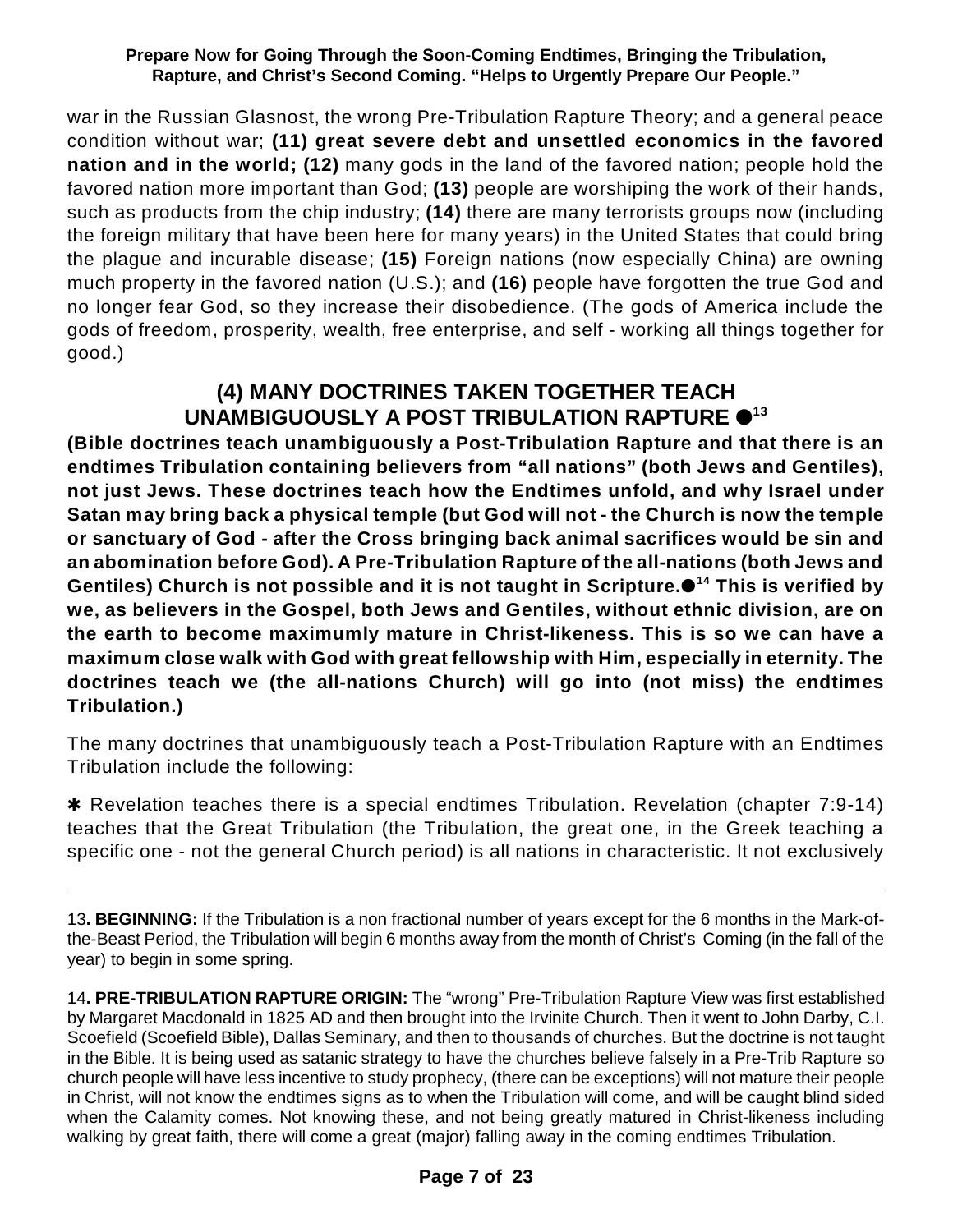Jewish, that would require or allow a Rapture of the all-nations (both Jews and Gentiles) Church before the Tribulation. (There are many saved people of a very large number "from all nations" who die in the endtimes Tribulation, the great one. This doctrine alone, by itself, teaches there definitely is an endtimes all-nations Tribulation and a Post-Tribulation Rapture. Thus, the teaching denies a Pre-Tribulation Rapture of the all-nations Church that would require an "exclusive all Jewish" Tribulation. However, an exclusive all Jewish endtimes Tribulation is not taught in Scripture.) Also the "persons" of the beast and the false prophet are cast into the Lake of Fire at Christ's Second Coming teaching the 3½ year Mark-of-the-Beast Period comes just before Christ's Second Coming. This doctrine teaches there is an endtimes Tribulation. The endtimes Pattern Sequence teaches: (1) there is an endtimes Tribulation used for divine discipline on the Church and world; and (2) the Rapture occurs after the disciplinary period of the Tribulation at Christ's Second Coming. **(The churches experienced 15 tribulation in the Church period. This was part of our testing to become mature in Christlikeness. Thus, the word "tribulation" has general use in the Church Period as well as "specific use" when referring to the endtimes.)**

\* All believers, no exceptions, both Jews and Gentiles, including those in the Tribulation, are (compose) the single Body of Christ and the only Church. The Church is the name given to all believers in the Gospel (including both Jews and Gentiles - all ethnic groups). They have been translated (called out) from the Dominion of Satan into the "relationship" (not physical) Kingdom of God. We, as the Church (both believing Jews and Gentiles), are here to become maximally mature in Christ-likeness in relationship living (living as Christ lives in relationship to the Father). This is so that in eternity we can know and relate to God in His fulness, righteousness, and holiness in close fellowship with Him and each other to the maximum, living amidst His great Glory forever. **Apart from this relationship, there is nothing.** Gaining this maturity is the main reason we are here. Our Lord on the earth demonstrated the life we are to live out by doing only what comes from the Father as a source. Everything for our life (in thought and in action) is to be directed from the Father as a source. (Today His general direction is in our Bibles - accurate translations, not interpreted paraphrases.) We can only learn to live by the greatest sacrificial love there is by seeing it expressed and demonstrated by God in Christ sacrificially dying on the Cross as explained in the Scriptures. Wrongly, having two groups of believers (Church and Israel) after the Cross, as Pre-Tribulation Rapture believers (must) believe, most wrongly denies this main purpose of being (becoming) maximumly mature in Christ-likeness and all saved are part of the Church, being called out of the Dominion of Satan into the Kingdom of God. **Thus, under no circumstances can the Pre-Tribulation Rapture view be correct.**

15**. THE TWO TRIBULATIONS IN MATTHEW 24:21, 29:** The Great Tribulation in verse 21 occurred when the Romans destroyed the Jewish temple and Jerusalem and greatly persecuted the Jews in AD70-72. In verse 29, the Tribulation, after these days, is the time just before Christ's Second Coming. Some have believed wrongly that both Tribulations are the same period. But interpreters must realize that there is an unmentioned hiatus in the passage which is the Church Period. It is not stated, because at this time, the Church Period was held as a mystery, not to be revealed until after Christ's Ascension when the Church Period started (Ephesians 5:32; Colossians 1:26-27). Also the great Tribulation in AD70 was mostly on the Jews. The one at Christ's Coming will be on all nations and races of people. They, in our view, are different tribulations.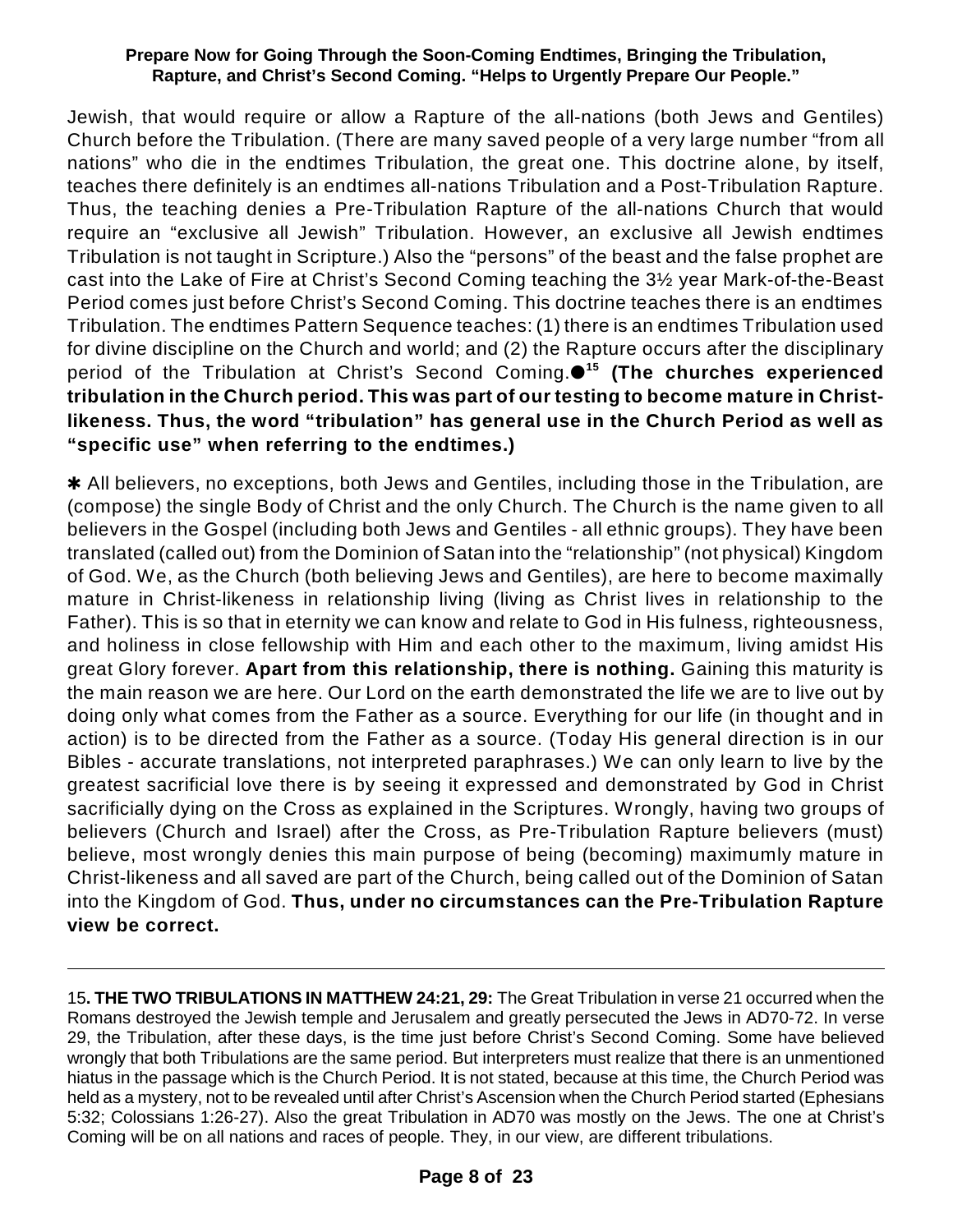Romans 1:16 For I am not ashamed of the Gospel, for it is the power of God for salvation to *everyone who believes, to the Jew first and also to the Greek.* (The Gospel did not leave the Jews to go the Gentiles (Greeks) until 3 ½ years after the Day of Pentecost at the beginning of the Church period.)

 $*$  "All" believers (both Jews and Gentiles) in Christ as Savior (the Church) from all of history, (as presented earlier) have been called out from the Dominion of Satan under Satan's eternal control into the Kingdom of God under Christ's eternal control. The Cross broke down the barrier of the dividing wall between the Jew and Gentile where now they, both as believers, are one in Christ, and His Church without ethnic division. **"All believers" (both Jews and Gentiles) in the Cross are "the Called Out Assembly" unto Christ. Thus, all believers from all of history are part of the Church.** Thus, there is no biblical basis (or teaching) for a Rapture view that wrongly separates believers (after the Cross) into two separate groups, Israel and the Church, that would be required wrongly for a Pre-Tribulation Rapture. $\bullet$  16

*Galatians 3:28 - There is neither Jew nor Greek, there is neither slave nor free man, there is neither male nor female; for you are all one in Christ Jesus.*

*Ephesians 2:14-16 For He Himself is our peace, who made both groups into one, and broke down the barrier of the dividing wall, by abolishing in His flesh the enmity, which is the Law of commandments contained in ordinances, that in Himself He might make the two into one new man, thus establishing peace, and might reconcile them both in one body to God through the cross, by it having put to death the enmity.*

\* Christ divorced national Israel. He divorced the Northern Kingdom of Israel in her history declaratively stated (Jeremiah 3:8).●<sup>17</sup> The marriage to the Southern Kingdom of Judah was terminated when the Jews had the Romans crucify Christ - (when He died). Christ is now marrying the Church. **He cannot have two wives at the same time.** This, as the concept was presented earlier, would be bigamy and major sin. **Thus, because Christ never divorces the Church, He cannot now or ever again remarry Israel.** The Church (consisting of both Jewish and Gentile believers) as the bride of Christ in a legal arrangement does not now live with Him. She goes to live with Him at the marriage supper of the Lamb (Revelation 19:7-9) which occurs after the endtimes Tribulation at the time of Christ's Second Coming. This is the time of the Rapture.

\* God gave a covenant to Israel that her people could live in their land forever. The Bible

16**. THE CHANGE BEGINNING WITH PENTECOST:** The Church of only believers did not replace Israel of both believers and unbelievers. God is drawing believing people out of Israel to be part of (become) the Church with the Gentile believers. God no longer holds Israel, consisting of believers and unbelievers, as a covenant nation. The O.T. dealt with the physical kingdom of Israel ruled on earth. The N.T. deals with the spiritual relationship Kingdom of God ruled from heaven. God did rule believers in the O.T. in this manner, but in a limited way.

17*.* **DIVORCE OF THE NORTHERN KINGDOM OF ISRAEL:** *Jeremiah 3:8 "And I saw that for all the adulteries of faithless Israel, I had sent her away and given her a writ of divorce, yet her treacherous sister Judah did not fear; but she went and was a harlot also.*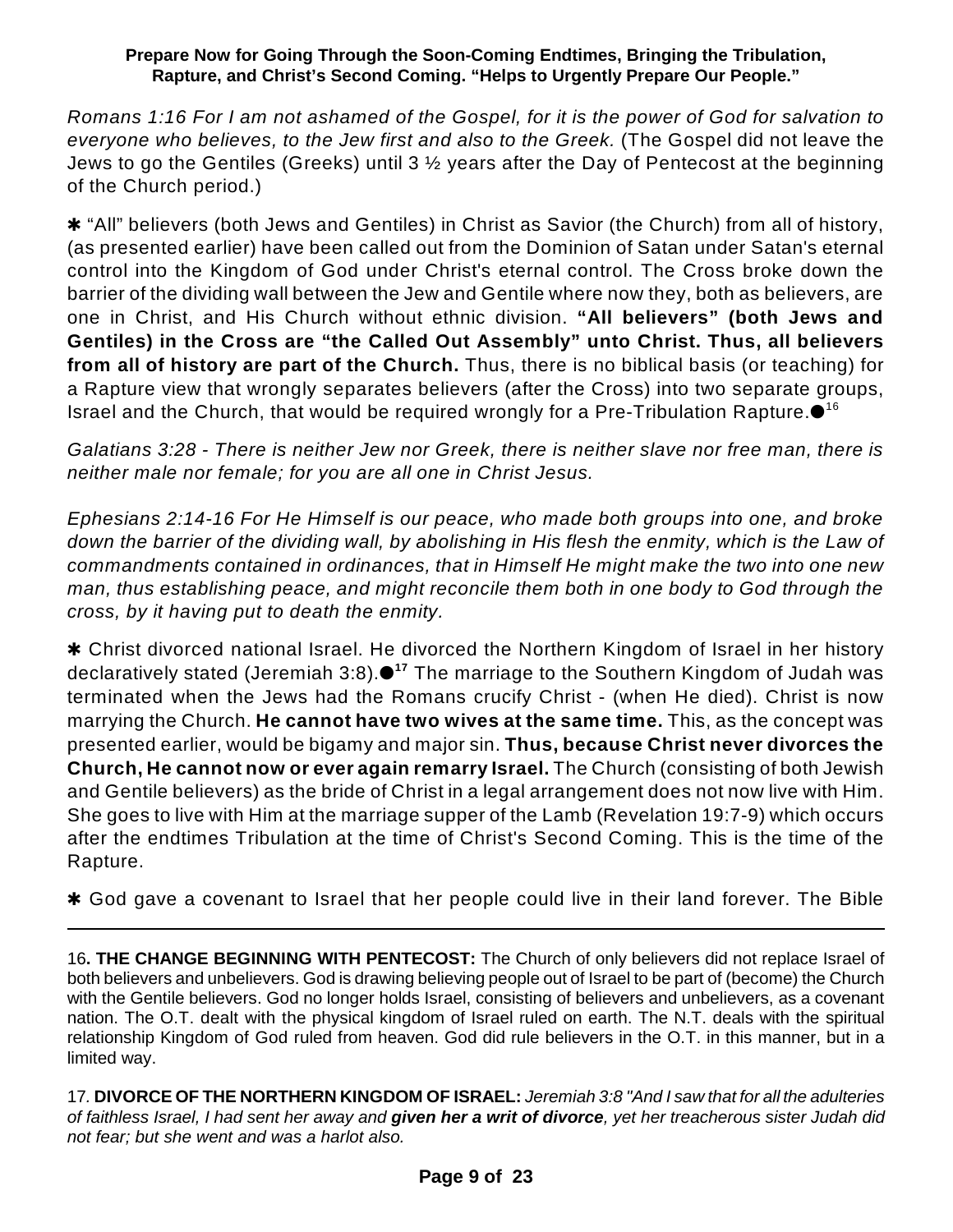teaches that all of God's promises to Israel concerning the land were at one time fulfilled (Joshua 21:43, 45; Nehemiah 9:7-8, 24; Ezekiel 33:24). Israel at one time possessed all the land that God promised her. Israel was promised the land as an everlasting covenant. But to keep the covenant active, the Jews had to obey God. This was in a marriage relationship**. 18**

But Israel could break the covenant by her disobedience. In their disobedience, breaking the land covenant, the Israelites were placed under the rule of world government for divine discipline **with many Jews being taken out of Israel's land into the land of the world government.** God would re-establish the covenant with repentance after the discipline period and return Israelites to their land (Leviticus 26; Deuteronomy 28). But there came a time for the Northern Kingdom when she would not repent. God did not restore the covenant and gave her a writ of divorce (Jeremiah 3:6-10). The Southern Kingdom rejected God at the Cross by rejecting their Messiah - having Him crucified. Because, she would not return to God in obedience, and having Christ crucified, the marriage to the Southern Kingdom was terminated when Christ died. Thus, the promise to the land by the everlasting covenant, God has revoked forever (Israel permanently broke the covenant by not returning to God in the needed repentance). So God will never return Israel to her land ever again (After the Romans destroyed their temple and their land in AD 70-72).

Satan (not God), in May 1948, brought the present Israel back into the land. The Jews are now in the land in complete apostasy without the required repentance for God to bring her back. They have no interest in their Messiah. $\bullet$ <sup>19</sup> Satan will use Israel to bring the wars to help establish the Tribulation. **He is using the current existence of Israel to have the Church believe wrongly in a Pre-Tribulation Rapture, wrongly having a Jewish Tribulation, and wrongly having a Jewish Millennial Kingdom.** This wrong view deters believers (even though it should not) from seeking and becoming maximumly mature in Christ-likeness so less of God's work will be accomplished. This is part of Satanic strategy to help prevent the elect from believing and/or accomplishing God's work. Israel, as of the Cross, was terminated as

18. **PROMISE OF THE LAND:** God gave Israel the land in an everlasting covenant and possession (Isaiah 60:19-21). This required the Jews to obey God in order to stay in the land. By being disobedient to God, the Jews, themselves, broke the covenant and many Jews were taken out of Israel's land into the land of world government (Leviticus 26:15; 44; Deuteronomy 31:16, 20; Jeremiah 11:10-11; Ezekiel 16:59; 18:18). But in repentance, God would reestablish the covenant and allow them to live back in the land, once again (Ezekiel 16:60). Then Israel would proceed to break the covenant again in the sequence presented in Leviticus 26 and Deuteronomy 28. The Jews of the Northern Kingdom of Israel eventually would not come back to God from their disobedience, so God divorced the Northern Kingdom (Jeremiah 3:8). At the Cross, Jews of the Southern Kingdom of Judah broke the covenant again in a final arrangement by rejecting their Messiah forever. So when the Jews had Christ crucified, this broke the covenant and destroyed the marriage to the Southern Kingdom when Christ died. God gave them (of the southern kingdom) a 40 year probation from AD 30 to AD70 to repent and come to their Messiah. But this did not happen. This continued rejection brought the destruction of Jerusalem and the temple by the Romans. This destruction signaled that National Israel as a covenant nation (both Northern and Southern Kingdoms) in God's Plan was gone forever.

19**. NATIONAL ISRAEL TODAY**: A few years ago, a missionary told me that the population of Israel today consists of about: (1) 80% apostate Jews who have no interest in their Messiah, only the land; (2) 18% orthodox Jews; and (3) 2% Christians.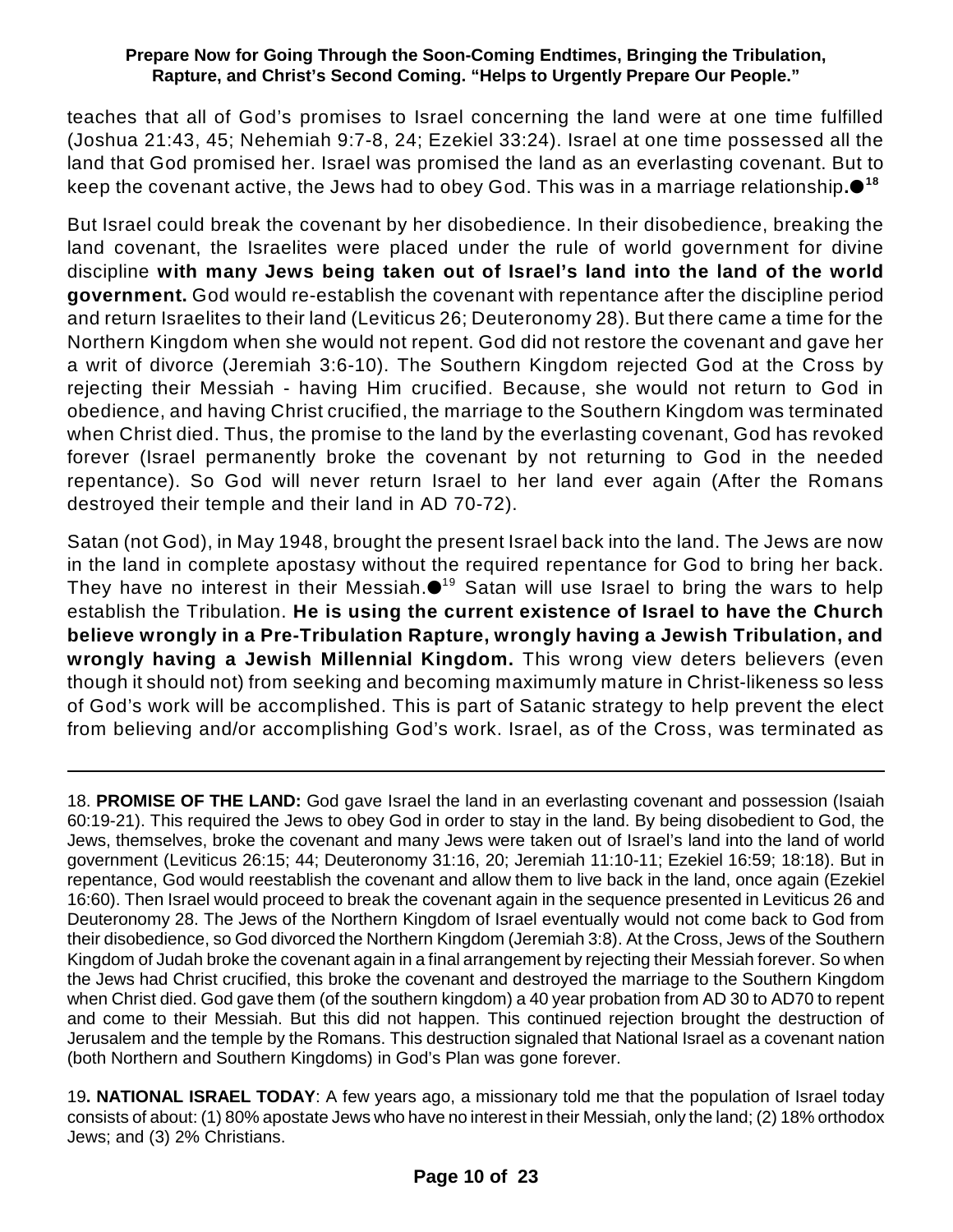God's covenant nation even though previously she was used greatly of God. She was used greatly to: (1) be the genealogy that brought Christ; (2) bring the law and animal sacrifices to show a Savior was needed - a sacrificial Lamb (the Messiah) must die for the forgiveness of sin; and (3) bring the sequence as a pattern for the endtimes (discovered by a faith-action search).

 $*$  The termination of history and the Rapture can only occur after all people who are to live, have lived, and have made formal and binding decisions to accept or deny the Gospel. The endtimes Tribulation is to complete this purpose. **No one is born or saved after the Rapture.** This is shown by the teachings: **(1)** the wheat (believers) cannot be separated from the tares (unbelievers) until AFTER all the tares are bundled for the fire in the endtimes Tribulation (Matthew 13:29-30); and **(2)** Christ sits on the right hand of God the Father until after all His enemies (unbelievers) become His footstool (Acts 2:34-35) and under His authority (being completed in the endtimes Tribulation). **Both directly prevent a Rapture until after the endtimes Tribulation.**

\* The Bible uses the word "saints" for the "Church" (believers in Christ) throughout the N.T. epistles. In the latter part of the Tribulation in Revelation, the word, "saints," is used, but not the word Church. This usage shows the Church is all through Revelation's endtimes including in the Mark-of-the-Beast Period. (Believing Jews would be part of the Church and would be included in the "saints." **In Christ, there is no division between the Jew and Gentile as believers, both compose the Church. The Pre-Tribulation Rapture view denies this.**)

\* There is a spiritual warfare between Christ and Satan throughout history. God records who the elect are and the works they will do. Christ works to have the elect believe and accomplish God's work (not knowing in advance who they are or the works of God they will do). Not knowing also, Satan works to prevent some of either or both. He must prevent one in either category to win the warfare. **The Rapture "can occur only after" the heavenly court, 20 21 after the Tribulation, has determined (using the heavenly books, including the books of Life and of Works) that Christ has won the spiritual warfare and afterward has awarded Christ, according to the warfare rules, the legal authority to rapture the Church and bring the final judgements.** The elect did actually believe and did actually accomplish all of

20**. SPIRITUAL WARFARE STRATEGIES**: See our web site document: *Aspects and Strategies in the Spiritual Warfare Between Christ and Satan Used to Gain Spiritual Maturity in Christ-likeness and to Terminate History*. Satan has many strategies by which he attempts to prevent the elect from being born or becoming the elect and to prevent the accomplishment of God's work. These include the dumbing down of our church teaching, using rock music, doing little evangelism, and promoting same sex marriages (so the elect might not be born).

21**. SATAN DEFEATED HIMSELF** (This is God's way): **Satan defeated himself in the spiritual warfare when He worked to have Christ crucified, including having Judas betray Him. All he had to do to win the warfare was to prevent (not cause) the Crucifixion and he would have won the warfare. No one then could (would) go to heaven or to the Lake of Fire, and Satan would have ruled over all angels and people forever. Having a sin nature, and not living by faith to gain revelation from God, He could not discern the O.T. Scriptures about Christ coming as the Messiah. He was more (or equally) enamored with himself than he was with God.** (The latter can sometimes be our problem as Christians without our realization or desire especially if we use things, concepts, doctrines, or symbols, from the world.)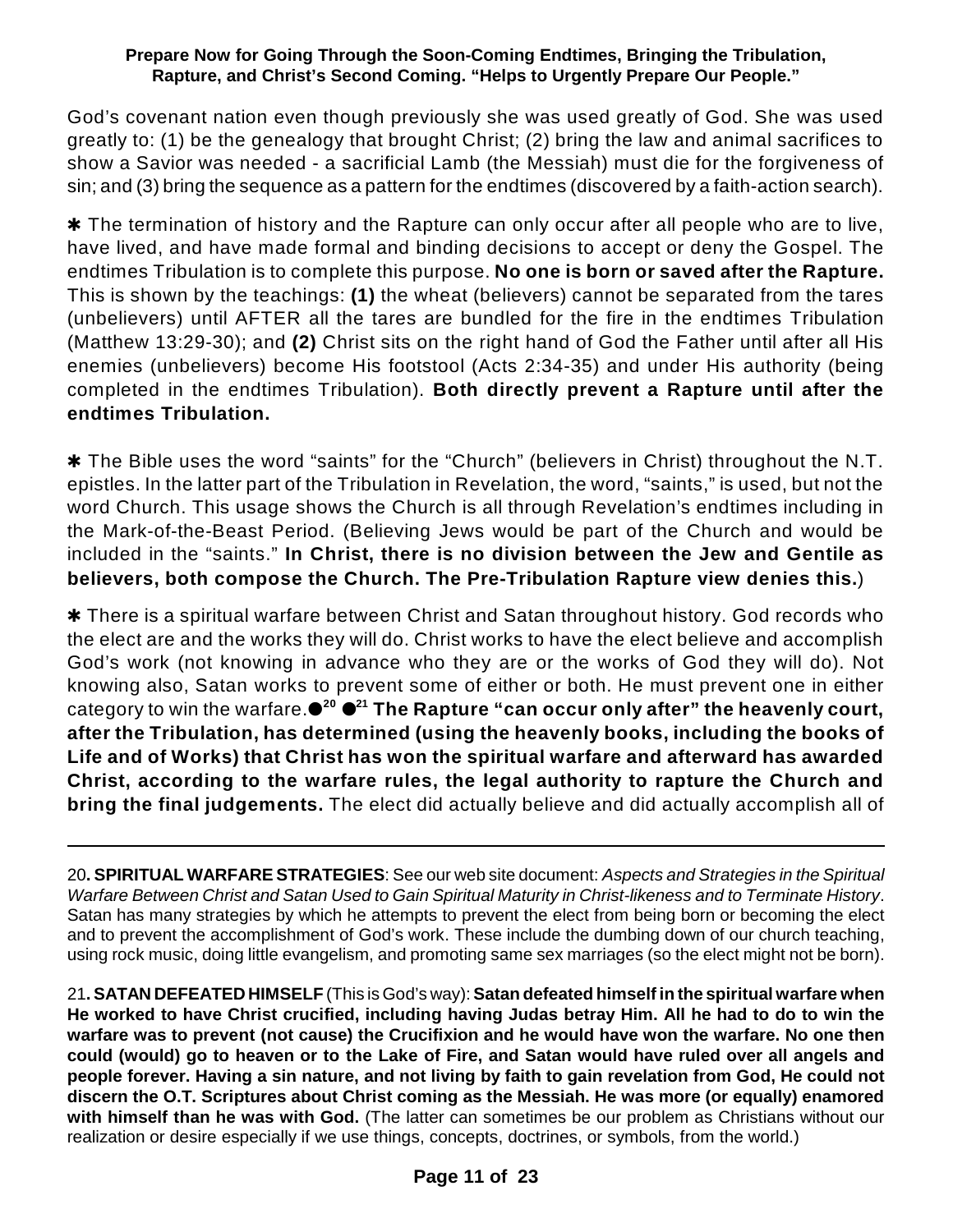God's work. This determination is made "after" the endtimes Tribulation and "after" all people who are to live, have lived and have made formal decisions to accept or deny the gospel in life or by death. This warfare is developed and presented in detail in my web site document: *God's Plan over History for Man to Become Mature in Christ Needed to Eternally Know and Relate to Our Perfect God in His Greatness.* The time after the Tribulation when the winner of the warfare is determined shows the Rapture can only come after the Tribulation.

 $*$  The Church is now the sanctuary of God and is to be a living sacrifice. Thus, the Cross has put aside all animal sacrifices and physical temples forever in God's plan. Satan could (may) bring them back in his plan to deceive the Church. To bring them back would deny the efficaciousness of the Cross. This would be major sin.

r **Daniel's "exclusive all Jewish" Seventieth Week is history at the time of the Cross. It "does not" refer to the Endtimes Tribulation requiring a Pre-Tribulation Rapture of the all-nations (both Jewish and Gentile) Church.** The purpose of the Daniel 9 prophecy was to show: (1) when the O.T. Jews would return to Jerusalem; (2) that fellowship with God would transition from being under the Palestinian Everlasting Covenant for the land in a physical arrangement (when the marriage of Israel to God was terminated) to now being under the New Covenant under Grace in a spiritual arrangement (with believers being married to Christ; $\bullet^{22}$ and (3) the chronology when Christ as the Messiah would come, minister, and be crucified. Most of the prophecy's purposes were fulfilled through Christ on the Cross. This requires the Cross to be in the seventieth week. It occurred in its middle. The Gospel did not go to the Gentiles until after 3 ½ years into the Church Period. **The prophecy has nothing to do with the endtimes Tribulation or the endtimes man of lawlessness.** Thus, the endtimes Tribulation is not forced to be exclusively Jewish (forced wrongly by the all Jewish 70 $^{\rm th}$  week) that would require the Rapture of the all-nations (including the Jews) Church to occur before the all-nations Tribulation. **See my appendix (Daniel's Seventy Weeks) in my book** *Watchman Warning* **for a detailed analysis.** The appendix is available by itself is on the Web Site. **(As presented in Revelation, the character of the endtimes Tribulation is all nations, not just exclusively Jewish. Thus, there is no match that would allow for the all Jewish 70 week to be the all-nations endtimes Tribulation. It prevents it from happening.) th**

**\*** The Pre-Tribulation Rapture View is not credible. Without any believers in the Tribulation period at its beginning (all people left after such a Rapture will be in extreme apostasy with no interest in the Gospel), this "very large" number of believers from "all nations" including Israel (as stated in Revelation 7:9-14) (most likely) could not be saved in less than 7 years as this view would require. Initially, there is no one to preach the Gospel and one only becomes a believer when one hears God's Word developing faith, and as God works in them.

**\*** The Greek New Testament uses the article (the) with "the" Revelation, "the" Appearance, and "the" Coming of Christ teaching (signifying) there is only one (that occurs after the endtimes Tribulation), not two that would be required or allowed for a Pre-Tribulation Rapture.

<sup>22</sup>**.CHRIST IN MARRIAGE:** Christ could marry Jewish believers now as the Church because He died to the Law (dissolving the marriage to Israel) when He was crucified.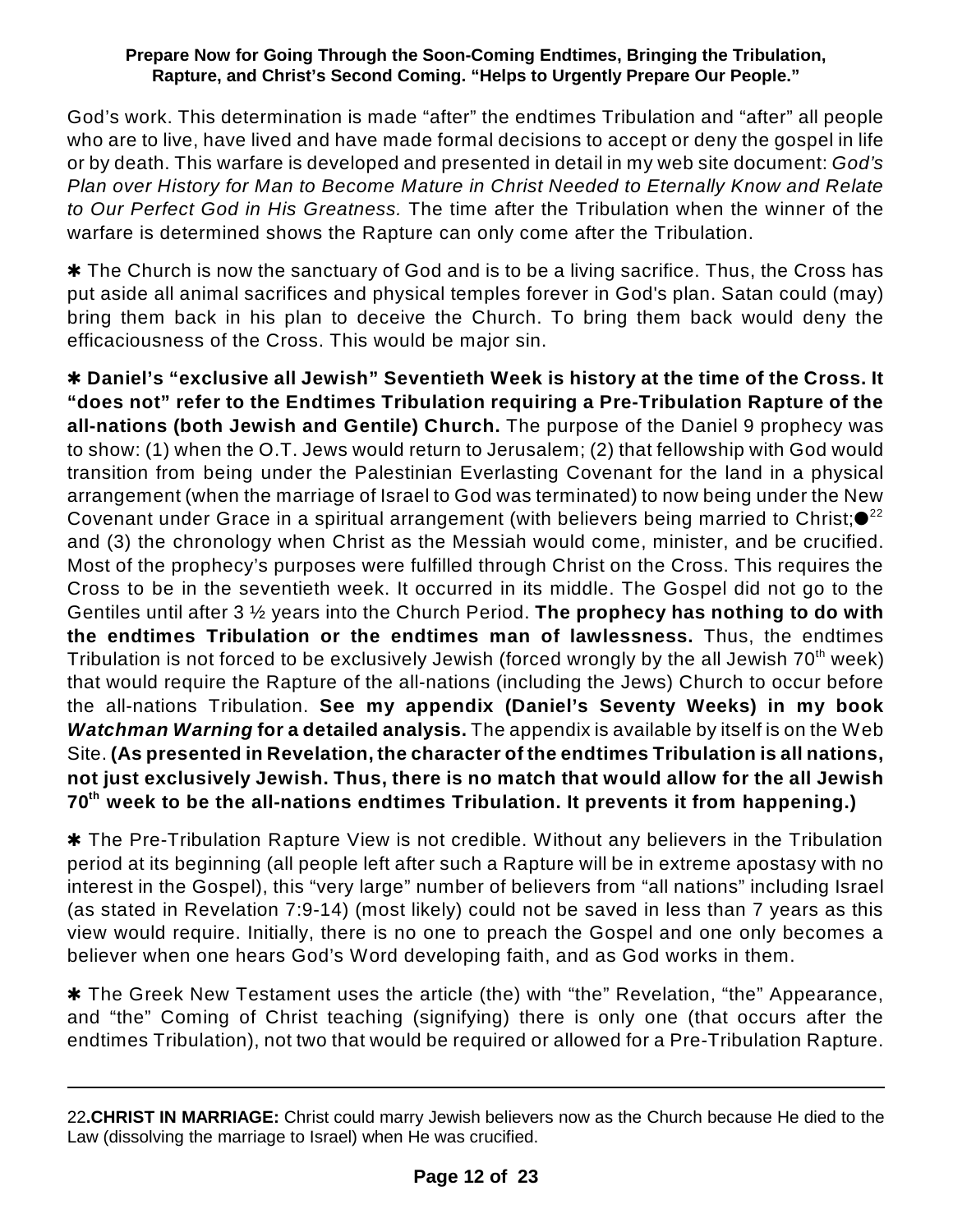The Bible teaches only one resurrection of the Just, not two that would allow and be needed for a Pre-Tribulation Rapture.

\*. The Church will miss the wrath of God. It comes with the Day of the Lord. This wrath of God and the Day of the Lord the Church will miss in the endtimes come in the bowl period that occurs "after" the Tribulation and "after" the Rapture during the latter time (or latter part) of Christ's Second Coming. The endtimes wrath of God is not equal to or in the endtimes Tribulation forcing a Pre-tribulation Rapture. The Tribulation brings the discipline on the Church for her falling away. **Revelation unfolds: The seven trumpets come out of the seventh seal, and the seven bowls come out of the seventh trumpet. The bowls come after the Rapture which occurs at the seventh trumpet with the coming of Christ.**

**\* Revelation 3:10** - Pre-Tribulation Rapture interpreters teach that Revelation 3:10 implies the Church will be raptured before the hour of trial ("assumed to be" the Tribulation without proving the hour of trial is equal to the Tribulation) - but the Bible does not teach this). Revelation 3:10 in the Greek can mean that believers go through the hour of trial but are kept from its effects (are preserved from harm or its effects by God). The Greek word or preposition *ek* used in this passage is used elsewhere in John 17:15 with this meaning (even though not an exact match). The believers are preserved in the Tribulation from the evil one because they have eternal security in Christ. God preserves them. The passage, according to the Greek, does not require removal of the Church before the period begins. It teaches just the opposite. An alternative legitimate translation or interpretation is: *Revelation 3:10 - 'Because you have kept the word of My perseverance, I also will keep you from* [implied separated from but still in the presence of] the hour of testing, that hour which is about to come upon the whole world, to test those who *dwell upon the earth.* **Also the Bible does not define directly whether or not the Hour of Trial to be the endtimes Tribulation, whether or not it is correct. Interpreters, however, have made this assumption. However, referring to the endtimes Tribulation, the time of testing could very likely refer to the time when one either takes or denies the Gospel when taking or denying the mark-of-the-beast. Those who are already Christians, God preserves.**

 $*$  The Rapture, as Scripture states, occurs at the last trumpet which occurs after the endtimes Tribulation. This means the last trumpet is the seventh that occurs after the endtimes Tribulation or one after it. (1 Corinthians 15:51-52) This situation places the Rapture after the endtimes Tribulation. (The Jewish systems (in application) teaches that the Second Coming of Christ with the Rapture will occur at some Feast of the Trumpets (Rosh Hashanah) in the fall of the year (autumn). This feast comes at the Jewish seventh month for a gathering of the saints and a time of coming judgment. See Leviticus 23:24. Unbelievers at that time, after the Rapture, would be cast into the Lake of Fire, judged commensurate with their works.)

 $*$  Christ said that He would raise all believers on the "last" day (John 6:39, 40, 54). This is after the Tribulation. He raises the believers at the beginning of the last day and the unbelievers at the end of the last day. The last day is the period during Christ's Second Coming of the 1000 years which the Bible teaches can only be a day of time (*2 Peter 3:8 But do not let this one fact escape your notice, beloved, that with the Lord one day is as a thousand years, and a thousand years as one day.*).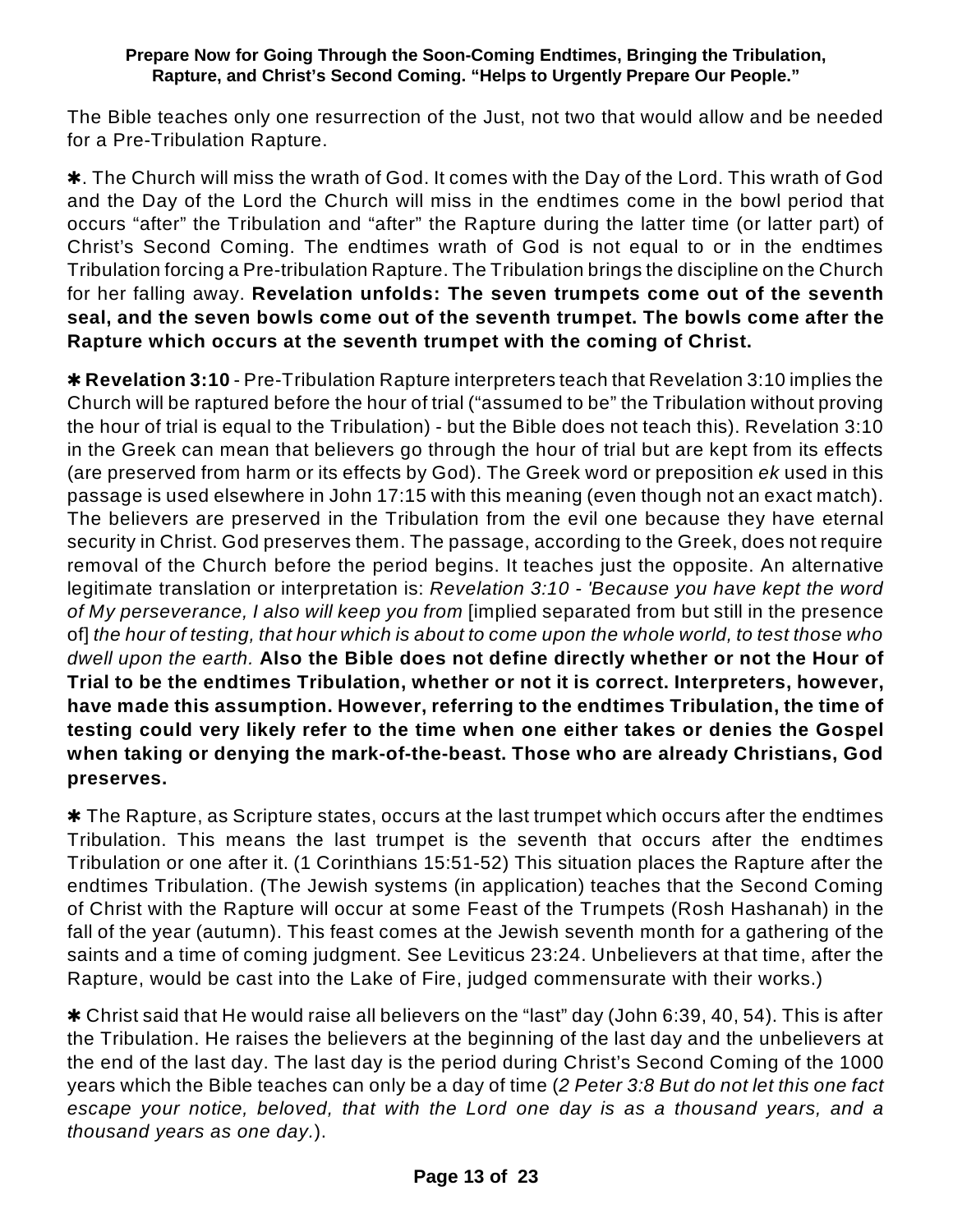\* There is no partiality with God. He would not rapture some saints before the Tribulation and then leaves others to be in the Tribulation under severe persecution (even if they were to become believers in the Tribulation). (The U.S. church has fallen away before the Tribulation begins.) (Acts 10:34; Romans 2:11)

\* The Rapture occurs after the times of the Gentiles are fulfilled. This fulfillment occurs in the endtimes Tribulation. There are both believers and unbelievers in the Tribulation. (Luke 21:24)

Scripture does not teach the endtimes Tribulation has only Jewish believers that would require or allow the Rapture of the all-nations (both Jews and Gentiles) Church before the Tribulation. The Bible teaches there is a very large number of believers (both Jews and Gentiles) from all nations that die in the Great Tribulation. This prevents a Pre-Tribulation Rapture.

**\*** The Bible teaches the Coming of Christ is imminent. Since it has not happened for 2000 years, it does not have to be imminent just before the Tribulation begins. It can happen (and be imminent) after the Tribulation at the time of Christ's Second Coming which teaching is in agreement with many other doctrines.

**\*** The 1000 years of Revelation 20 as a day of time comes during the Second Coming of Christ as a time of the final judgments (See 2 Peter 3:8). (There is no Scripture that teaches there will be a future physical Jewish Millennial Kingdom on the earth. The Kingdom of God is a relationship kingdom ruled from heaven as Christ rules over the Church, and it has existed throughout the Church Period.)

**SUMMARY:** The Church will go through the Tribulation for she (particularly the American Churches in their falling away) is responsible for its coming. $\bullet^{23}$ 

### **(5) THE BOTTOM LINE - WORK FOR REVIVAL; WE MUST "URGENTLY" PREPARE OUR PEOPLE"NOW" INCLUDING TRAINING THEM TO WALK BY STRONG FAITH AND TO BECOME MAXIMUMLY MATURE IN CHRIST-LIKENESS, BEFORE THE ENDTIMES TRIBULATION COMES ("THIS SECTION IS MUST READ")**

**The Bottom Line; regardless of our view of endtimes prophecy, we must "urgently" prepare our people to become maximumly mature in Christ-likeness and for going through the endtimes Tribulation whether our prophecy view is right or wrong. This will help bring revival. (If you believe a Pre-Trib Rapture and do not warn and prepare your people and they go into the sudden coming endtimes Tribulation??)**

**We must "urgently" evangelize the children (especially out in the community) and maximumly mature them and our people in Christ-likeness for eternity with the necessary curriculum (not just work for spiritual growth) and prepare them for ("and before") the soon-coming endtimes. (This will help us gain more maturity in the**

<sup>23</sup>**. TRIBULATION BEGINNING:** If the Tribulation should begin in the spring of 2012, there will not be a presidential election in the fall of 2012. Those behind the scenes will rule the world.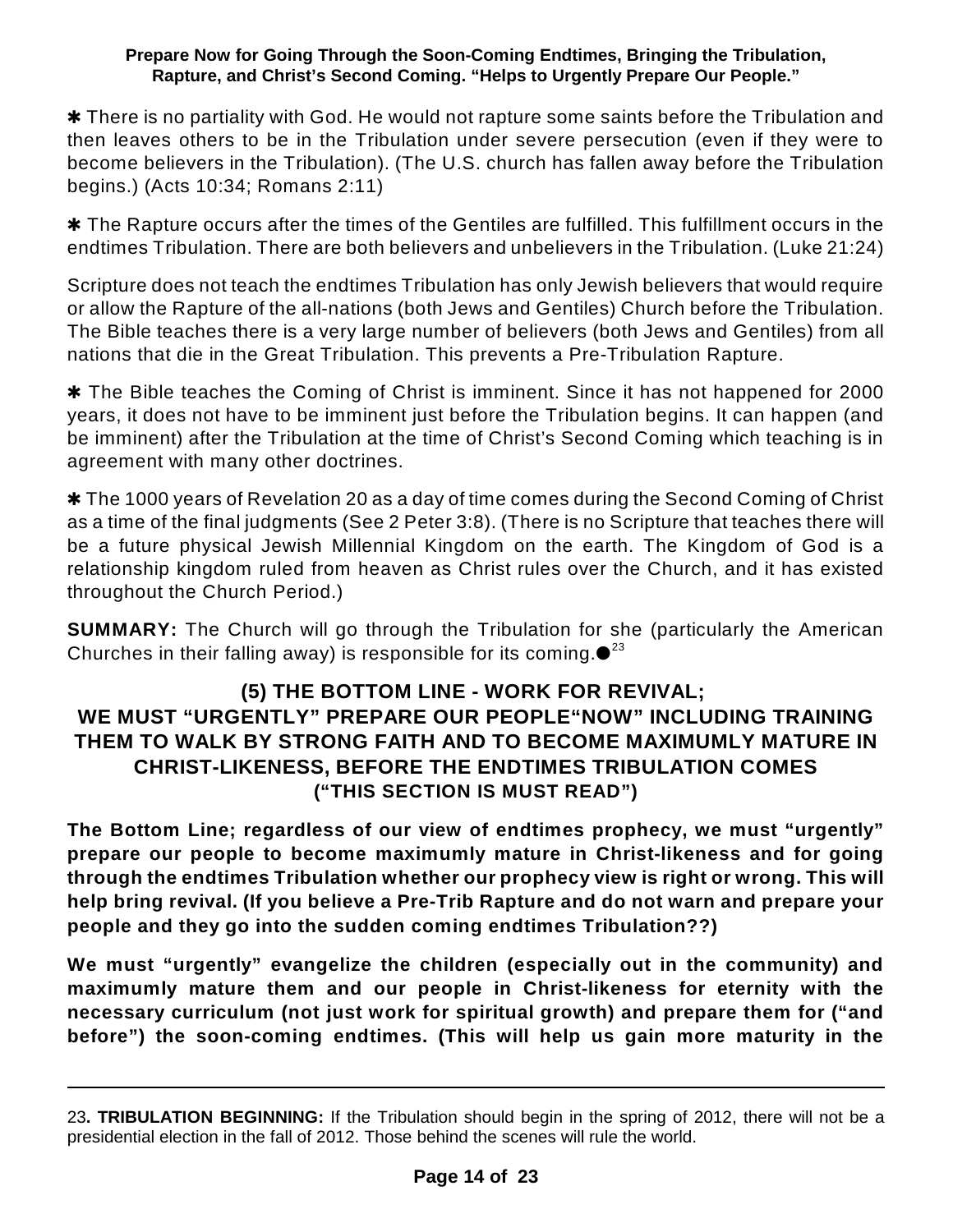**endtimes Tribulation.)** We must train them to walk by very strong faith and love, having them memorize the promises and know the commandments. They must trust God to care for them in the soon-coming most difficult times, even under great persecution. We need to put in needs-of-life provisions "now" for going through the calamity and gain jobs that are needed in good and bad times and have an inter-world need or interface. Our church people and families must be warned about what is coming, and now be placed into small home "underground" churches (composed of people who live near each other). **Churches should hide the names and addresses of their people (church directories) so the government will not be able to find them. (This is also true for missionary organizations.)** Our supported missionaries, pastors, etc. should "now" get additional or alternate financial support, even jobs, to keep their ministries going and have the needs of life. We must not allow our people when the Calamity and Tribulation come: **(1)** to be caught blind sided, not being maximumly mature in Christlikeness, and/or **(2)** unprepared, and/or **(3)** not knowing what can happen to them as the Tribulation comes.

The penalties for not doing these are that many children will not be saved, and our people will: **(1)** not have a more maximum walk with God in eternity; **(2)** be caught blind sided when the Calamity comes; and **(3)** not know what is happening when the Tribulation comes. The coming persecution will cause a major falling away from the faith. Of course many will stand strong.

## **(6) MINIMUM NECESSARY PRINCIPLES, WE MUST LIVE OUT TO BECOME AND TO LIVE MAXIMUMLY MATURE IN CHRIST- LIKENESS**

(Topics and Principles I have assembled and integrated, including inputs from others.) **(It is a must that we "live out" these principles (topics), not just know them. Thus, we should train our people to gain a maximum maturity in Christ-likeness, and not just have a church service, a sermon, and a Sunday school. Thus, we must train with what to do, how to do, examples of how to do, our testimony for how we (the teachers) lived out the principles, and place our people in many forms of on-the-job training.) 24 25 26**

24. **GOD'S PRINCIPLES:** God, Christ, the Bible, and these minimum principles from the Bible must be the center of our lives and the reason we want to live. **We must learn to live them out to become mature, and we will live them out if we are mature.** Read our web site document on principles needed to become mature in Christ-likeness: *Keys to Becoming Mature in Christ-likeness In Godly Relationship Living*. Read our web site document on some characteristics of being mature in Christ: *Summary Document: Signs, Characteristics, Beliefs, and Practices of Being or Becoming Highly Mature in Christ-likeness***.**

25. **MINIMUM TOPICS AND PRINCIPLES:** These principles should be taught in training now in high priority to our families and to the entire Church and especially to our children and youth. **I have taught most of these over the years in the adult Sunday School and in seminars.** We can add principles that you think we need. All of these (and more) together, as a minimum, "need to be lived out" to become maximumly mature in Christlikeness. Each of the major numbered activities has a large depth and breadth to them. **(I can give presentations, seminars, and Bible training.)**

26**. PROBLEM: Very often our church leaders agree that the principles are needed, but do not work to** (continued...)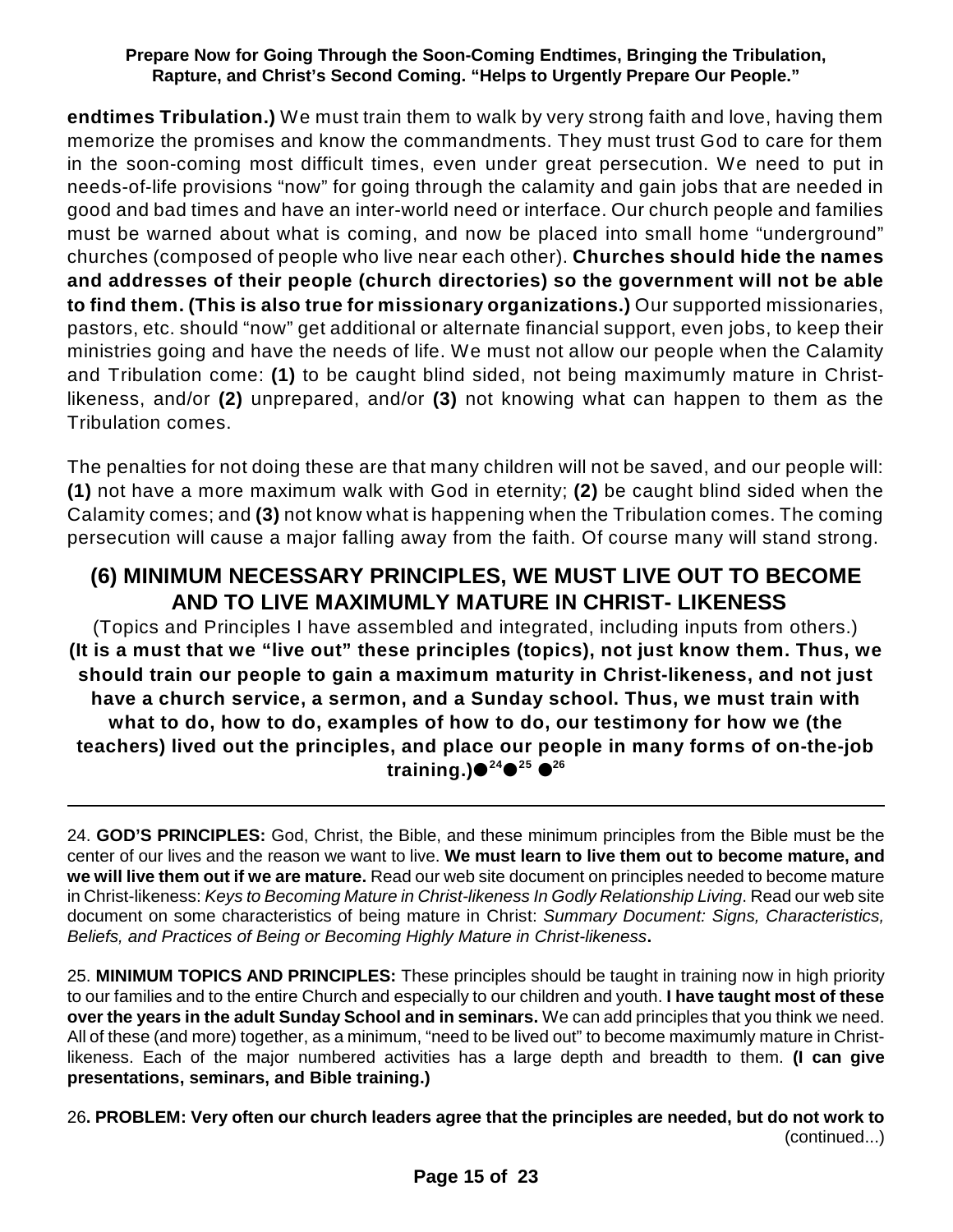1. **Exalt, Worship and Glorify God (In His Infinite and Most Perfect Greatness)**. This includes praising, honoring, worshiping, glorifying, obeying, pleasing, and loving God in an intimate fellowship, living a subordinate role. We do this in our worship services and by the way we live our lives in response to Him - giving back in obedience to Him in our lives what He Has given to us in His Word - all led by the Holy Spirit. **(We will do all these more greatly if we appreciate God's infinite Greatness such as expressed in His Attributes. See our web site document:** *The Attributes of God.***)** (Psalm 150; Matthew 22:37-38; John 4:23; 15:10; Acts 5:29; 1 Corinthians 10:31; Colossians 1:9-11, 18; Hebrews 11:6.)

Our Lord's example for how we glorify God: *John 17:4 - "I (*the Lord Jesus Christ) *glorified Thee* (God the Father) *on the earth, having accomplished the work which Thou hast given Me to do.* (Comments: Mine) (Our Lord gave back to the Father in His obedience what the Father had given Him. The life He lived out did not originate from Himself. We are to live this way to obey God, now only from the Bible. Thus, we must know "what" the Bible teaches regarding how to live the Christian life. We are to do nothing from ourselves as a source. This is key.) **(Our general problem is that we generally do not know sufficient of His principles, and/or do not make an effort, under His leading, to live them out.)**

**Thus, we only glorify God by obeying what comes from Him as a source - what describes who and what He is.** We cannot glorify God by what comes from us and the world as a source even though it may seem right to us. **Thus, we cannot glorify (or worship) God using the world's rock music! God does not accept things (glory) that come from us or the world as a source.** We must trust God, not ourselves, to work all things together for our good.

*John 5:41 - "I do not receive glory from men;* (Thus, we must ensure that what we are doing came only from God - His Bible. This includes the choice and structure of music.<sup>●27</sup> Melody must be dominate over all rhythm and the music must not be dominantly loud.) All the major things we do are to be found in the Bible directly or in application. $\mathbf{\bullet}^\text{28}$ 

26(...continued)

28**. SIGNS OF THE ENDTIMES:** Those churches that use dominantly loud rock-type beat music and other dominate loud music, in my view, cannot tell the difference between the holy and the profane. They are not walking by sufficient faith to determine what music is righteous being in the Bible. They are attempting to work (continued...)

**actually teach and train them in their churches or youth groups. (They inadvertently ignore the situation.) Now we must urgently train our people in the short period remaining before the Calamity comes.**

<sup>27</sup>**. THE TYPE MUSIC WE USE (INCLUDING IN OUR CHURCH SERVICES AND YOUNG PEOPLE GROUPS) MUST BE "FOUND IN THE BIBLE:"** God's type music, when we are filled with the Holy Spirit, is to sing the hymns and like music in "melody" from the heart unto Him. (E.g. *Ephesians 5:18-19 ..... but be filled with the Spirit, speaking to one another in psalms and hymns and spiritual songs, singing and making melody with your heart to the Lord; Colossians 3:16 Let the word of Christ richly dwell within you, with all wisdom teaching and admonishing one another with psalms and hymns and spiritual songs, singing with thankfulness in your hearts to God; Matthew 26:30 And after singing a hymn, they went out to the Mount of Olives.*)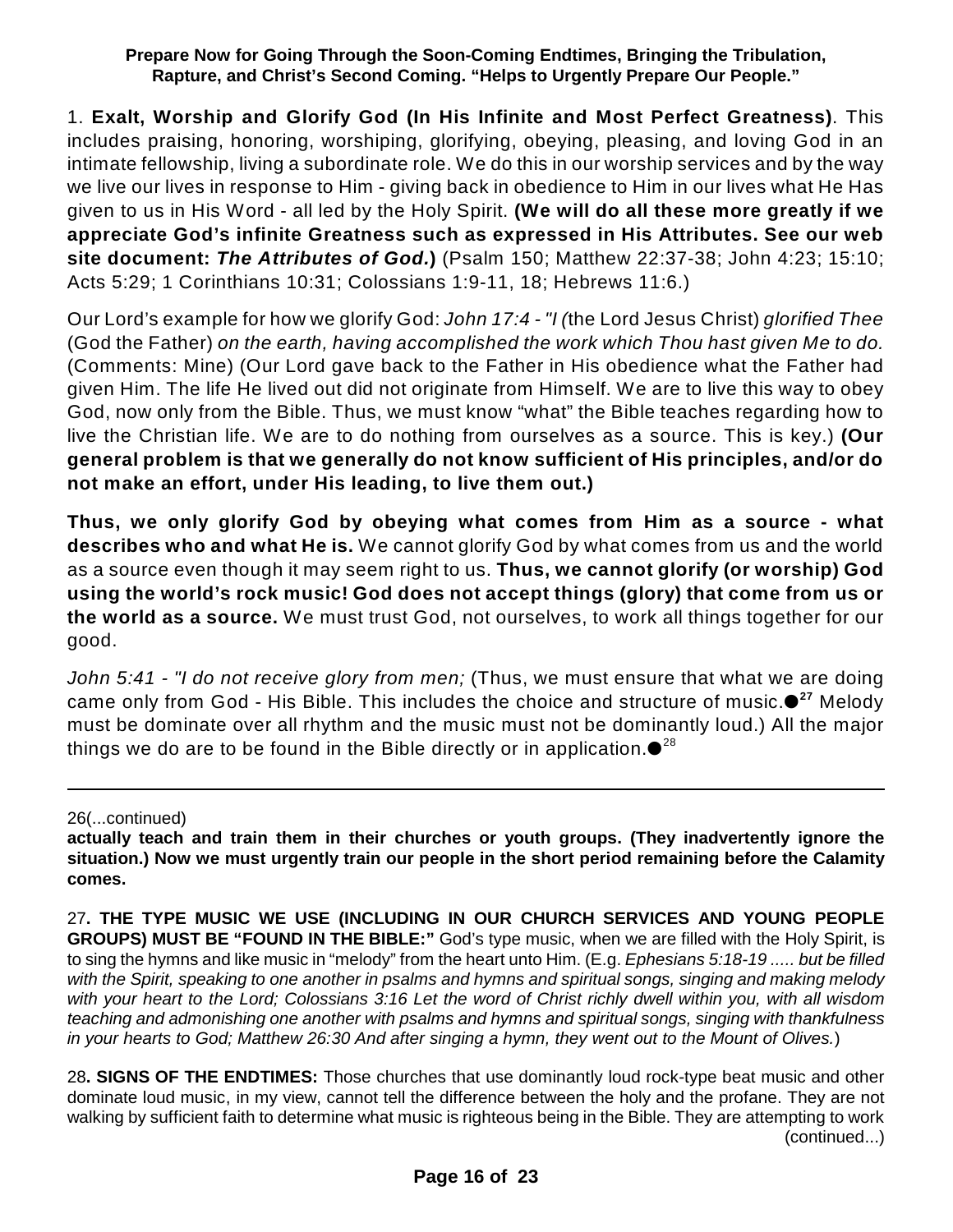We, from ourselves (having and using depraved natures), have nothing from ourselves as a source by which to offer to and/or glorify God. All that we have that is good came and will come from God. He is the source of "all" good and right things. Thus, we must obey the Bible, knowing the needed teachings. We must be taught how to live them out with testimony for how they have been lived out (how we and others did it). (However, we (both believers and unbelievers) do many things that we do not realize came (comes) from the Bible. All good things come from God and those needed now are written in the Bible.)

2. **Live a Godly and Holy Life.** This life includes living by faith, love, and hope in biblical **29** head-subordinate authoritative relationships (including in marriage: husband-wife-children) patterned after the Son's walk with the Father, serving God and each other from sacrificial love, fellowshipping with God and with each other, etc. Christ lived out only what came from the Father as a source. So when people saw Him, they saw the Father because He was doing nothing from Himself as a source. He lived subordinate to the Father. We are to live this way only from the Father, nothing from ourselves as a source, being subordinate to the Father (and to Christ - His direction comes from the Father). This holy life includes the sacrificial love, mercy, grace, faithfulness, forgiveness, kindness, longsuffering, compassion, and care for each other as disciples of Christ as a demonstration of our love for each other. Most importantly, it includes living a holy life before God from love keeping His commandments, principles, and requirements, remaining pure and without having immorality. When we do, we live holy, righteously, and know God's heart. It will include unceasing prayer. The holy life is an experiential life applying (living out) the principles. We are to walk by faith in God to keep His promises. When we do with activated faith, obeying the instructions with the promise, we live without sin (nothing is coming from us as a source - only from God as a source) and we gain more revelation of the Scriptures from God. We are to be people after His own heart such that we do "all" His will (we need to have a comprehensive understanding of what His will is (and consists of) from the Bible).This is a necessary life especially for pastors, teachers, elders, fathers, and mothers - all of us. **We must know the commandments and promises. We need to memorize the promises. We should live by the biblical requirements for Church leadership and by the Beatitudes. We should have a testimony of living out all the above. Church leaders should share all of these.** (Psalm 150; 2 Chronicles 16:9 with Acts 13:22b;

28(...continued)

29. **"TWO NECESSARY ITEMS" TO LIVE OUT (Repeated for emphasis): One is to live by love keeping God's commandments. We must know them. When we do, we live holy and righteously and get to know more about God. The other is to live by faith trusting God to fulfill His promises to us. We activate our faith by obeying the instructions with the promise. Because both come from God as a source, we do not sin. When we trust God to fulfill His promises by faith, we receive revelation of the Scriptures (***Romans 1:17 For in it the righteousness of God is revealed from faith to faith; as it is written, "But the righteous man shall live by faith.***"). We must know and memorize the promises so we can use them when needed, being led by the Holy Spirit. We will get more in heaven.**

all things together for good themselves by not using the music of the Bible. *Thus, they are no longer enduring sound doctrine (2 Timothy 4:3). (Romans 1:17 For in it the righteousness of God is revealed from faith to faith; as it is written, "But the righteous man shall live by faith.***"** *Romans 14:23 ..... and whatever is not from faith is sin.***)**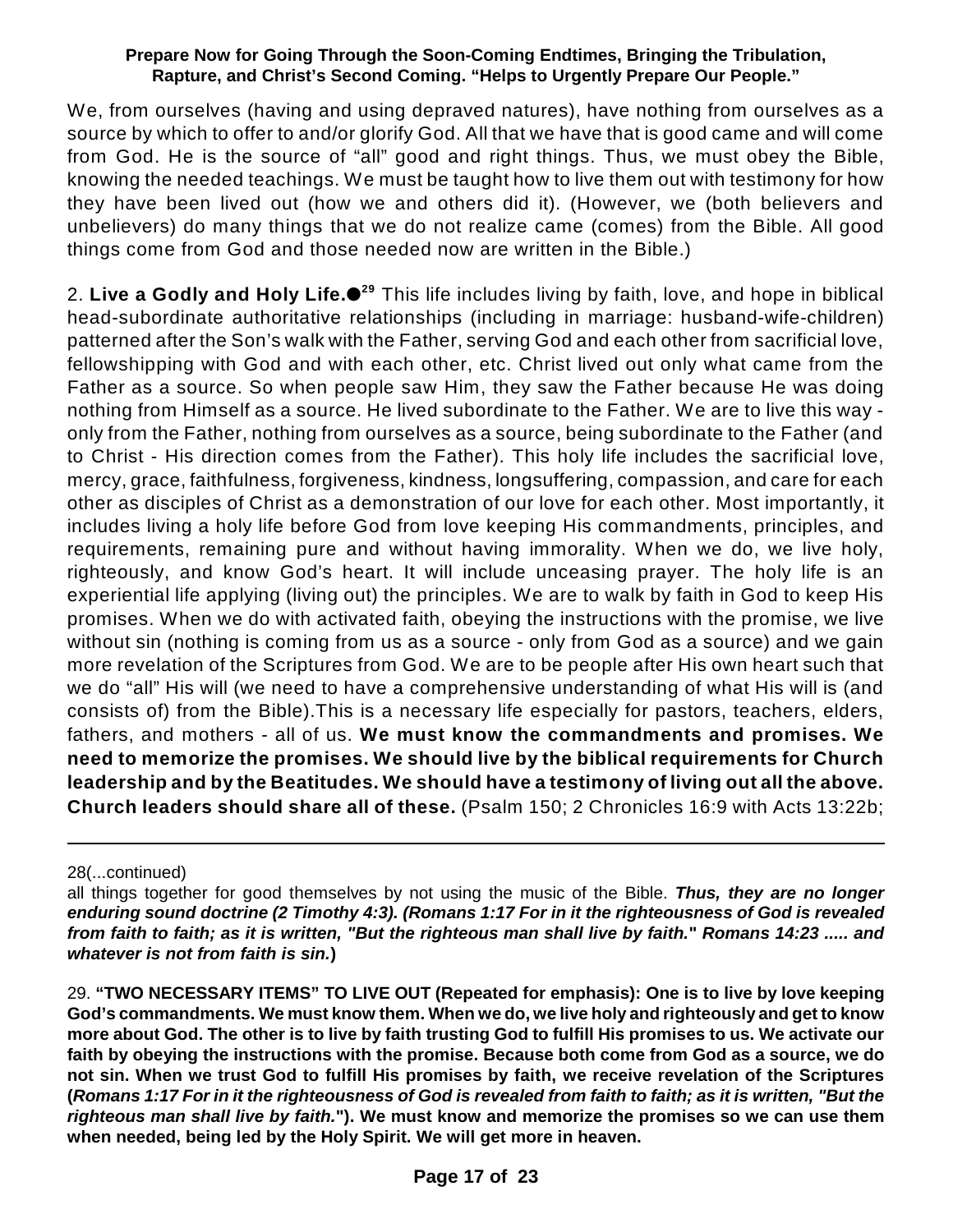Matthew 5:1-12; 6:33; 22:39; John 5:19; 14:7-11, 15; 15:10; Romans 8:28; 1 Corinthians 11:3; 13:13; Ephesians 5:18-20, 27; Colossians 1:22; 1 Thessalonians 5:17; 1 Timothy 3:1-14; Hebrews 11:6; 1 Peter 1:16; 1 John 2:6; 3:2-3; Titus 1:5-9.)

3. **Help Accomplish God's Work With Commitment.** We, under His leading using the spiritual gifts He gave us, are to obey God to accomplish His work in agreement with our gifting. His work includes: **(1)** witnessing and evangelizing "total local areas" particularly including the children with the Gospel; **(2)** discipling believers to gain a maximum high-skill maturity in Christ-Likeness (not just working for Christian growth); **(3)** building godly families; **(4)** training faithful people in depth-breadth (particularly the gung ho and the very faithful); **(5)** planting new churches; and **(6)** out of love, reaching out to and helping the needy. (We can be involved in one or more ministries, working as a team.) (Matthew 28:16-20; Mark 16:15-16; Luke 24:45-48; Acts; Romans 10:13-15; 1 Corinthians 3:6, 10-15; 12; 2 Corinthians 5:18-21; 9:10-15; Galatians 6:2; Ephesians 5:21-6:4; 1 Thessalonians 1:3, 8; 2 Timothy 2:1-2; Hebrews 6:1; 12:1-2; 1 John 3:16-18.)

4. **Believing, Knowing, and Standing Strong on Basic Christian-Faith Doctrines, Particularly Including on God's Attributes** (See our web site Paper: *The Attributes of God*.): We should learn and stand strong on the doctrines of the faith we believe for which we should be willing to die (especially if we are forced to deny them in order to live). It helps to have our own basic doctrinal statement, derived only from the Bible. I have my own. It helps to Know Bible Content with the Doctrines of the Spiritual Warfare and Endtimes Prophecy. We should also learn God's Plan for history and how the spiritual warfare and endtimes prophecy fit in to His Plan. Knowing His Plan, we will more strongly pursue becoming mature in Christ-likeness.

*2 Timothy 3:16-17 - All Scripture is inspired by God and profitable for teaching, for reproof, for correction, for training in righteousness; that the man of God may be adequate, equipped for every good work.*

5. **Devotional Life**: We will have a strong and faithful personal devotional life before the Lord where we regularly read our Bibles (His Word) and pray about all things, situations, and people He puts into our minds. We should live out the new teachings we learn. We can have devotions separately or together or both at different times. (We can also read a few pages daily of my web site free devotional document*: Living by God's Righteousness. -* This is what I do. It contains Psalms by which to praise God, Promises to Memorize and live by, Commandments to Obey; Attributes of God, Requirements for Church leadership, Love Principles, and Prayer Principles and Concepts.)

6. **Must Learn to Walk by Faith (Presented now in more detail for a major emphasis that must be lived out): (***Romans 1:17 For in it the righteousness of God is revealed from faith to faith; as it is written, "But the righteous man shall live by faith."***)** We must **30**

<sup>30.</sup> **PHYSICALLY SEEING GOD;** If we could physically see God, we would be very apt to live by sight instead of by faith. Thus, we might sin. Then we could not live greatly holy and righteously. So not seeing God with our eyes (and having to walk by mature faith) is most essential to living a perfect life, living by total dependence (continued...)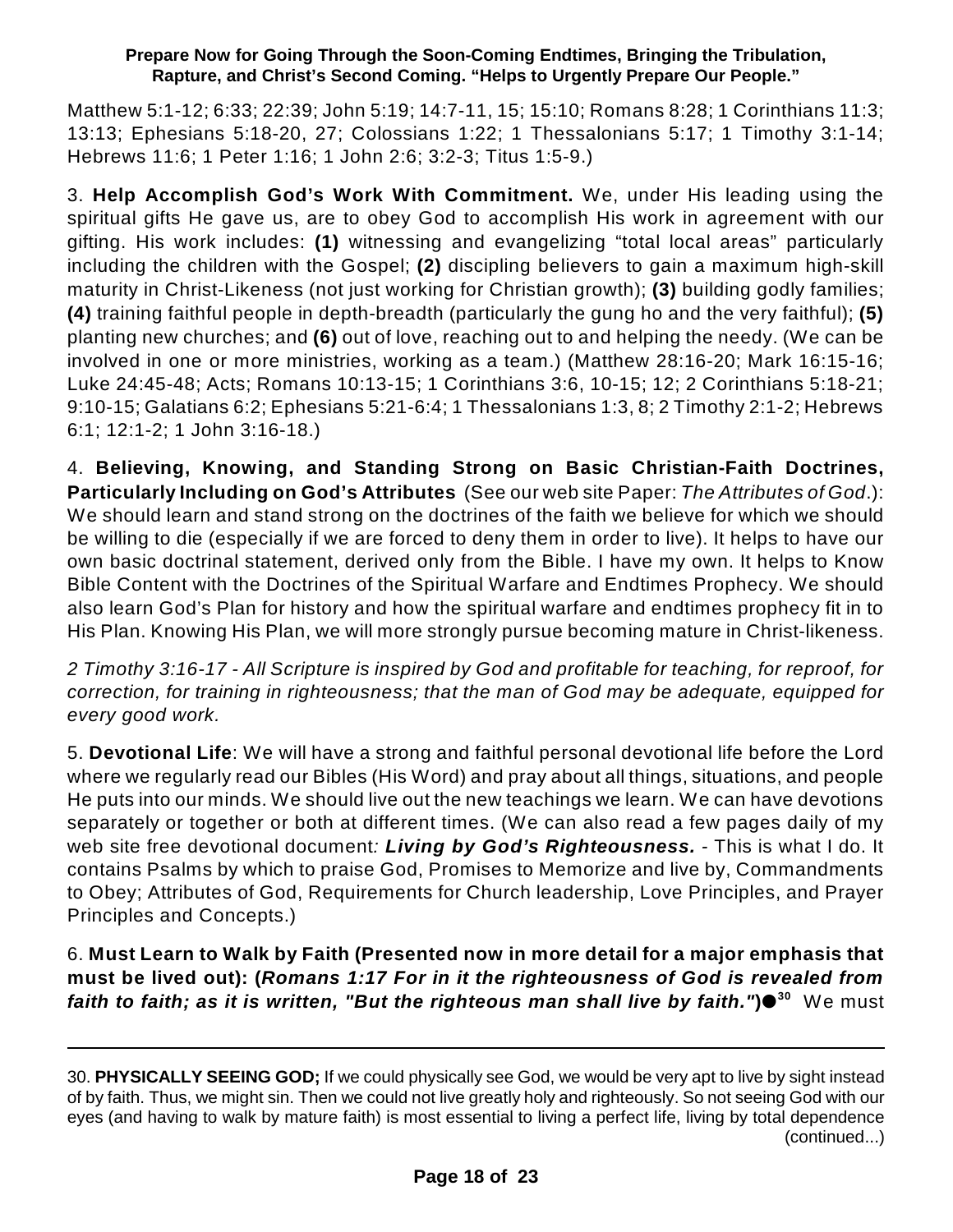learn to walk by very mature and strong faith. (So how do we do this?) God the Father, being omnipresent and having infinite capability, is present everywhere that exists simultaneously (at the same time). (He works with billions of people all at the same time.) Thus, He can not be physically seen (with our eyes) as a person in one place as we think now as a person. The Bible teaches no man has seen (or can ever see) God at any time (John 6:46). We have to walk by faith to know that He exists and will lead our lives according to His biblical promises (we must know and memorize them). We trust God to fulfill His promises and activate our faith by obeying the instructions with the promise. We need faith to see His work around us, according to the Scriptures. Thus, walking by faith is necessary now and will be most necessary in heaven (eternity) also. **We most likely will not be able to physically see the omnipresent God in eternity. But He reveals Himself through our Lord Jesus Christ. We must walk by faith trusting God (never ourselves) to work all things together for good, both now and in heaven. He is the only one qualified.** We most likely will receive new **31** promises from God in eternity that will require us to walk by faith so God can do great things in our lives then that we cannot know now. The greater capability we have as we die in walking by faith and by love, we may be given greater and special promises. We must live by activated faith to keep from sin in heaven as now to have God work all things together for our good and how we gain more revelation of new Scriptures revealed in heaven. **So it is mandatory that we learn to walk by faith now. (We must not live by sight requiring us to know all the facts before we will do anything. I know Christians who wrongly live this way.)** This may be why the Bible teaches we must walk by faith to please God (Hebrews 11:6). So learning and living out walking by faith is mandatory for our lives now. We must walk by faith to have God guide us and to keep us from great sin. **Because we do not sin when we walk by faith in God to lead us, gaining revelation from the Scriptures, this most likely is the main way God will lead us in eternity, requiring then also we walk by faith. (This strongly implies that the degree God will lead us in eternity is very likely dependent on our ability to walk by faith at the time we die. This appears necessary to keep from sinning. Thus, we by necessity must train with excellence to walk by faith now.) We must let go of doing all things "from us" by sight. We can take "faith-action steps" to find God's will in situations needing or desiring God's leading. Because living by faith is the only way 32**

30(...continued)

upon God, and have our infinitely perfect God direct our every thought and action. **If we are to live righteously and holy without sin, we must trust God, not ourselves, to bring the results and work all things together for good.**

<sup>31</sup>**. THE ONLY PERFECT LIFE THERE IS FOR US - "THERE IS NO OTHER:" We must walk from love of our perfect God, keeping His commandments, and by faith, trusting God to fulfill His promises. Then with everything coming from God as a source, we glorify Him in all that we do. This is the perfect life and without any sin.** 

<sup>32</sup>**. FAITH ACTION STEPS:** (1) I was teaching the Bible in my home. I needed to place aspects on a blackboard before people came to save class time. I believed that God wanted me to do this. I did not at the time have money to buy one, with my kids going to college, so I began to search for one. In my search, a school teacher told me we have some marked up blackboards we are giving away free. Come and take one. (continued...)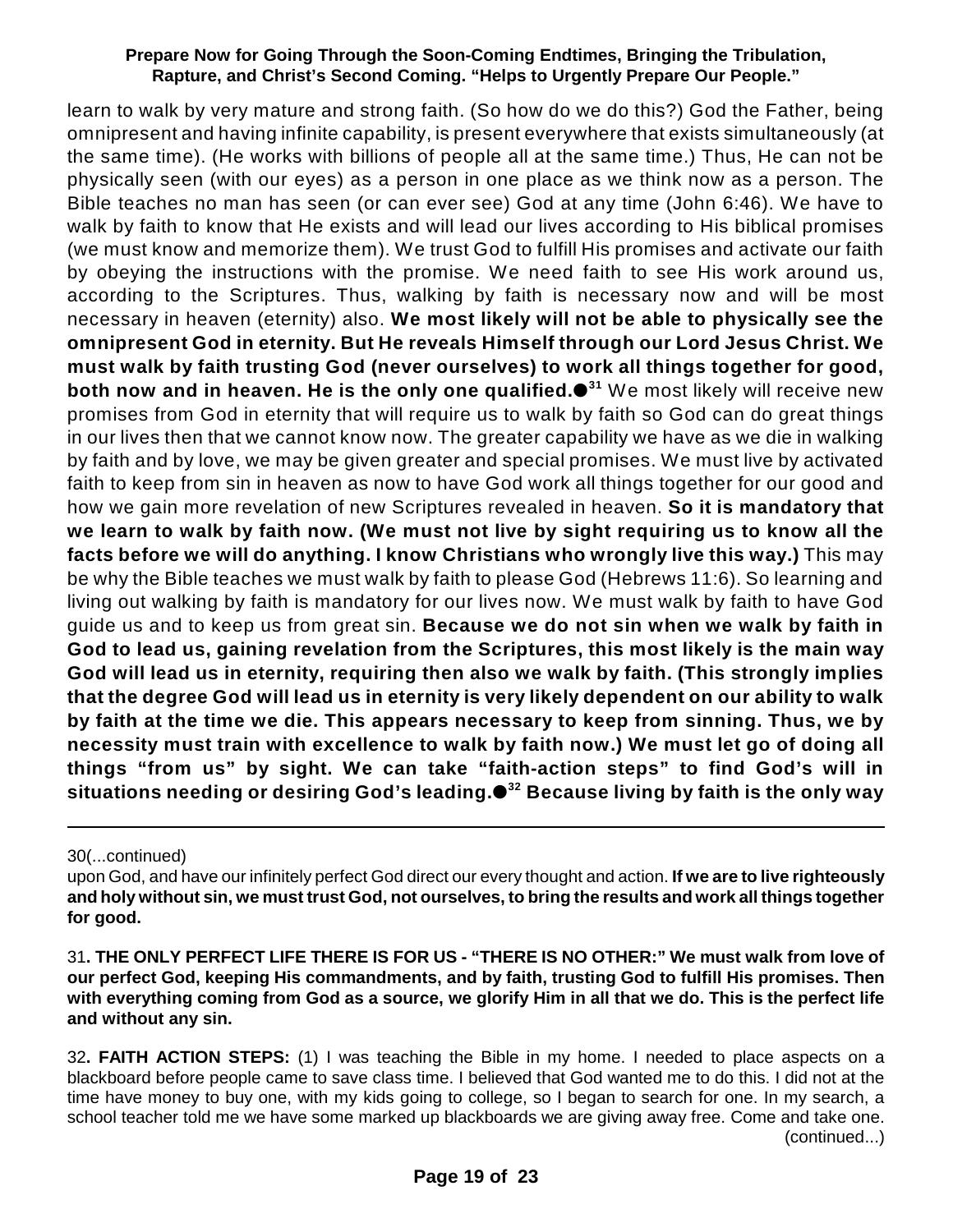#### **we can live without sin and gain revelation of the Scriptures, we will live this way in heaven. We will need to walk by faith then to receive new teachings from God.**

God alone inherently has the only value and perfection that exists. Because God alone is perfect, holy, righteous, and true, He is the only person who can guide our lives perfectly. Not gaining a "great experiential capability now of walking by mature faith," can very likely limit the degree He wants to lead us so we can know more of His depth-breadth, not only now, but especially in eternity. And apart from relating to Him in His Greatness, as presented many times, there is nothing. (Not to learn to live by great faith is a great eternal mistake.) Thus, we should proceed "now" to learn to walk by very mature and strong faith. We need many examples before us of people living by this faith to demonstrate the way (See testimonies in Hebrews 11).<sup>33</sup> Our elders and pastors should present a testimonial life before us, not just knowledge of what the principles are. (But to what degree do they do this?)

#### *Hebrews 11:6 And without faith it is impossible to please Him, for he who comes to God must believe that He is, and that He is a rewarder of those who seek Him.*

The Bible (John 14:2) teaches that in heaven, there are many mansions or dwelling places (very likely with many levels of leaders). With billions of people in heaven, few most likely then will live geographically (physically) close to Christ (at least all the time). Thus, we will need to live by great mature faith, then as now. So we must train our people now to live by great mature faith-obedience. (The same is true for our love of God and for others (by the example of the great love demonstrated on the Cross), so we will keep all of God's commandments as directed by Him - this is also a product of walking by faith.)

7. **IN HEAVEN:** As we enter heaven, as believers, our sin natures and our memories founded on the sin nature, in our current lifetime, will most likely be removed from us. When we became a Christian, we received a new divine nature that now legally represents us and it cannot sin. It only responds to God's leading and must be trained to do so, such as when we walk by faith and love. However, we now still retain the sin nature, but it no longer legally represents us. We sin when we use it, when we do not respond properly to God's leading, or act independent of it. So we go into heaven with the

#### 32(...continued)

And (2): I take faith-action steps to determine divine appointments in my witnessing of the Gospel. We can also use them to find a job God has for us.

33**. BECOMING MATURE IN CHRIST**: Because God is infinitely perfect and knows everything, we must trust Him to lead us and to work all things together for our good in all parts of our lives (Romans 8:28). This is the way we keep from sin because then we no longer do things our way (independent of God). We, as we take steps, are to trust God to lead the way and bring the needed results, people, etc. Churches dumbing down most all their training (probably without their realization) and using loud rock beat structured and like music show and signal they are not walking by sufficient great faith - they are walking by sight, their choice, from the world, not from the Bible and thus, not from God's choice, impeding their walking by faith. They are attempting themselves (perhaps without realization) to work all things together for good. Otherwise we would as previously presented; **(1)** mature our people; **(2)** sing melody from our hearts to the Lord when filled with the Holy Spirit (not using rock music); and **(3)** evangelize the children, especially out in the community, and out of love, also support foreign like ministries. None of us are as mature as we should and can be. But we must pursue it with priority. This is what I am doing - to help me become more mature for a more complete and more mature experiential relationship with God. **None of us know it all .We can and must help each other. This is why I read (and need to read) many books and documents by others. I need to see your testimony and you mine.**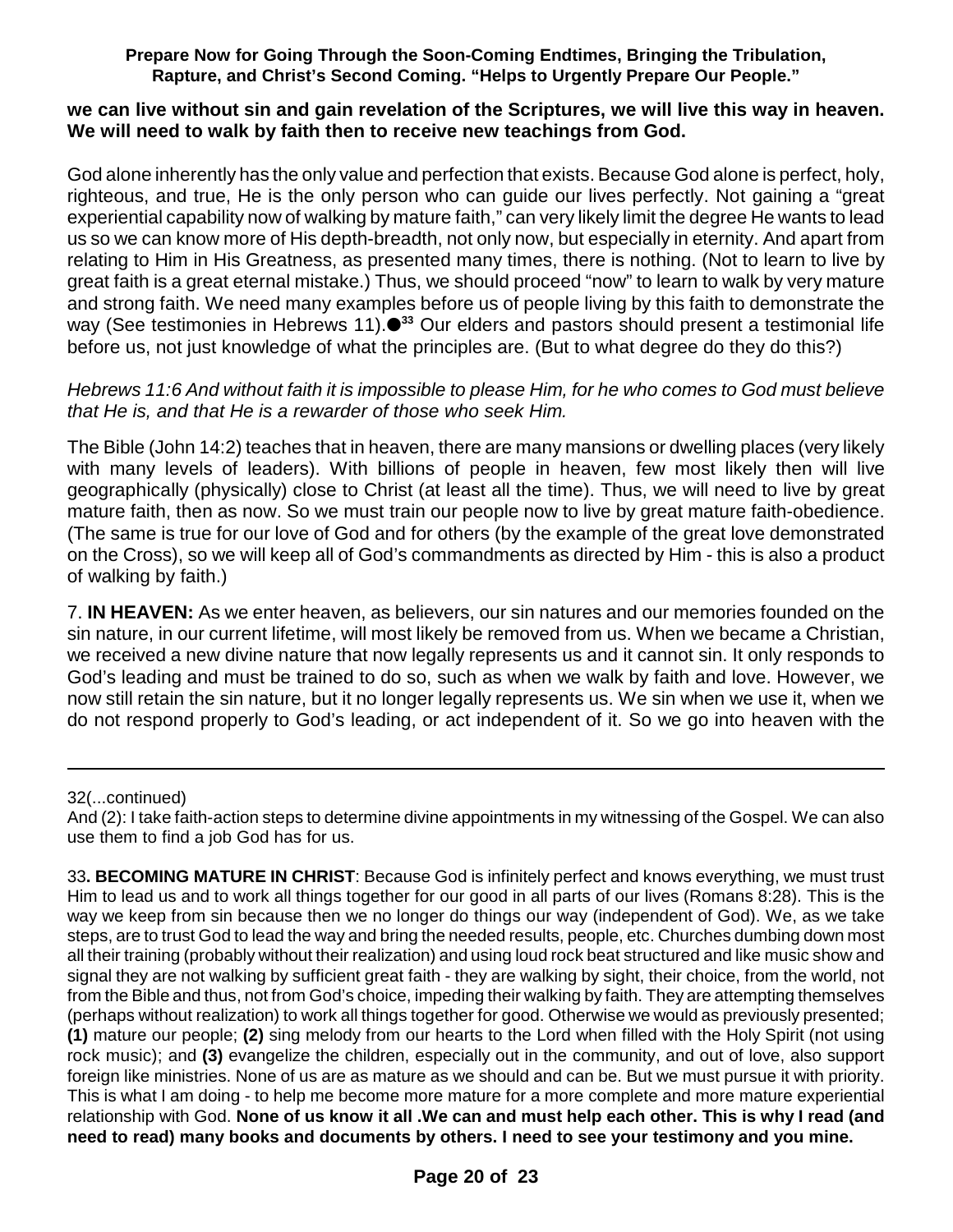capability in our divine natures we have at death. Because the current development environment of the world, flesh, and the devil (and our sin natures) will not be in heaven, our maturity in Christlikeness will not increase by any way we know now. It appears most strongly that one main reason we are on the earth now is to gain this maturity. We, by necessity, must respond to God as this is most likely true. We should want to interface to the maximum with our infinitely Great God. There is nothing else. God commands us to pursue this maturity (Hebrews 6:1).

**8. THE BIBLICAL SECRET TO LIFE: We must be both "outcome" and "procedure" oriented. We must know the description of the life when we are maximumly mature in Christ-likeness (Outcome). We must know all the principles we must live out experientially to gain this maximum maturity (Procedure). We should record both for our church people to read and live out. We can update our lists. Has your church done this? I have web site information for the Outcome -see references.** 

| <b>TRIUNE LIFE</b>                                                               | <b>SOURCE</b>                                                                                   | <b>EMBODIMENT</b>                                                                                               | <b>RESULT</b>                                                                                                                        |
|----------------------------------------------------------------------------------|-------------------------------------------------------------------------------------------------|-----------------------------------------------------------------------------------------------------------------|--------------------------------------------------------------------------------------------------------------------------------------|
| <b>GOD</b>                                                                       | <b>FATHER</b>                                                                                   | <b>SON</b>                                                                                                      | <b>HOLY SPIRIT</b>                                                                                                                   |
| <b>MAN</b>                                                                       | Soul                                                                                            | <b>Body</b>                                                                                                     | <b>Spirit</b>                                                                                                                        |
| <b>MUST BE BOTH</b><br><b>OUTCOME AND</b><br><b>PROCEDURE</b><br><b>ORIENTED</b> | <b>Detailed Description</b><br>of Needed Outcome<br>(e.g. Maturity)<br>(Desired Outcome)        | <b>List of Principles To</b><br>Live Out as Procedure<br>to Gain Needed<br><b>Outcome</b><br>(Needed Procedure) | <b>Gain the Needed Results;</b><br><b>Become Mature in Christ</b><br>(Gain Desired Results)                                          |
| <b>LIVING LIFE</b>                                                               | <b>Requirements</b>                                                                             | <b>Tasks</b>                                                                                                    | <b>Results</b>                                                                                                                       |
| <b>LIVING METHOD</b>                                                             | <b>Motivation (Love,</b><br>faith, hope, lust)                                                  | <b>Action (Activating our</b><br><b>Motivation</b> )                                                            | Result (Sin if lust is used)                                                                                                         |
| <b>GAINING</b><br><b>MATURITY</b>                                                | Live as Christ lives-<br><b>By Only That What</b><br><b>Comes From God the</b><br><b>Father</b> | Do Only What Comes<br>from God the Father -<br>Only in the Bible                                                | Do God's Will, Become and Live<br><b>Mature in Christ - All Thoughts</b><br>and Actions from God the Father                          |
| <b>GLORIFY GOD</b>                                                               | <b>Glorify God</b>                                                                              | Obey "Only" What God<br>Gives Us To Do and<br>Live Out                                                          | We Glorify God, and God's Work<br>is Accomplished                                                                                    |
| <b>TO BE SAVED</b>                                                               | <b>Faith in Christ's</b><br><b>Cross (The Gospel)</b>                                           | <b>Action Activating Our</b><br>Faith (Prayer)                                                                  | <b>God Saves, Based on Activated</b><br>Faith, Giving us Eternal Life                                                                |
| <b>WALK BY FAITH</b>                                                             | <b>Trust God to Fulfill</b><br><b>His Promises to Us</b>                                        | <b>Obey Instructions with</b><br>the Promise; Activate<br><b>Our Faith</b>                                      | God Fulfills His Promise; We<br><b>Live Without Sin and Receive</b><br><b>Revelation; God Works All</b><br>Things Together for Good. |
| <b>LIVE BY LOVE</b>                                                              | Love God,<br><b>Appreciating His</b><br><b>Greatness</b>                                        | Obey God's<br>Commandments;<br><b>Activate Our Love</b>                                                         | Love is Implemented; We Live<br>Holy and Righteously and We<br><b>Get To Know God</b>                                                |

### **GOD HAS DESIGNED THAT WE ARE TO LIVE IN AND AS A TRIUNITY, PATTERNED AFTER THE TRINITY OF GOD**

**Everything that lives and acts does so in the triunity of God - living in and out the image of God. This shows we must activate our faith and love to have living faith and living love.**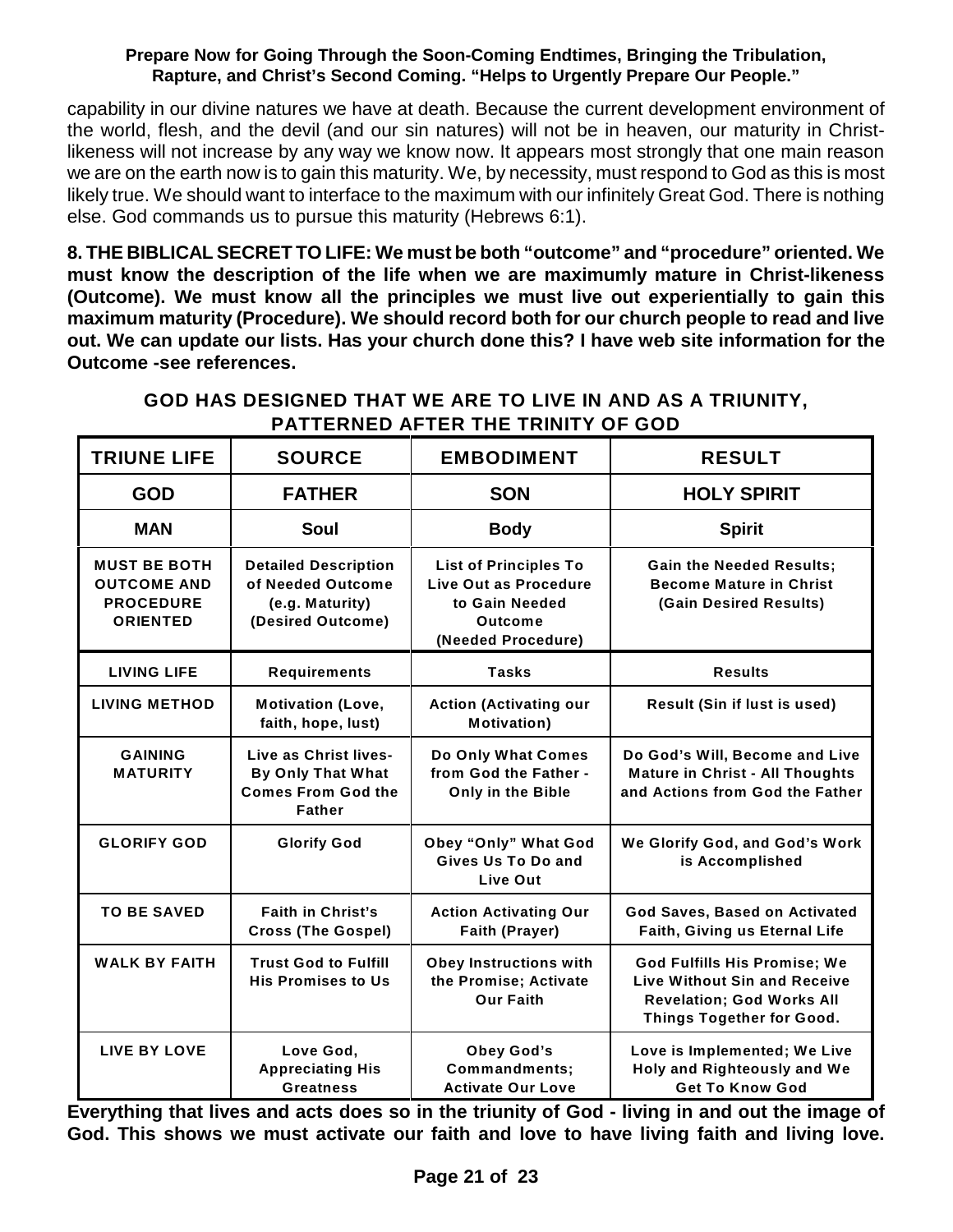(Reference: *The Secret of the Universe* by Nathan R. Wood (1936) for basic concepts.)

## **(7) APPENDIX ONE SUMMARY OVERVIEW UNDERSTANDING OF THE CHRISTIAN LIFE FOUNDED ON GOD'S INFINITE GREATNESS**

God has infinite Greatness. He alone can and is capable to direct our lives and ministries. We can only live righteously and holy when our every thought and required action comes from Him as a source. Now as Christians, we have both divine natures (given to us when we became Christians) that cannot sin and sin natures that we use to guide our lives from us as a source (then we always sin). God today directs our lives in our divine natures only from that which is in the Bible or an application of what is in the Bible. This is why we have Bibles. Because His leading is founded only on what is in the Bible, we can only tell our direction is from God if all that we do is in the Bible in some way (we "must know" what the Bible teaches to know). We can take faith action steps to find God's will founded on the Bible. (Living by God's righteousness is more important than using the world's methods to gain results.) With only sin natures, we cannot live righteously and holy. One cannot receive Christ as Savior by himself. One can only come to Christ as God works in the person and draws him to Himself. He draws people using His Word - the Bible. As church leaders, we must do only what is in the Bible. (**This is why we should use only "very highly accurately translated" Bibles - no paraphrases or hi-breads.** Otherwise we attempt to work all things together for our good ourselves resulting in sin and a falling away - not having God's best. Only God alone can work all things together for good, bringing righteous and holy results. Thus, as church leaders, when we do things in our church in ministry, organization, signs, choice of music, and sermons that is not directly in or in application in the Bible we sin because we (and the world), not God, are the source. Doing so we lack sufficient appreciation for God's Greatness and show lack of sufficient love and an insufficient faith walk. When we do things from us as a source, we deny the infinite Greatness of God to provide all direction. (We, as presented, can take faith-action steps to find His direction based on what is in the Bible.)

# **(8) APPENDIX TWO**

### **(OUR WEB SITE REFERENCE DOCUMENTS THAT SHOULD BE READ (For Scriptural development and many more details.)**

(They present the scriptural development of the big picture everyone needs to know for God's Plan, how prophecy unfolds, and minimum topics to live out to become maximumly mature in Christ-likeness.)

**1.** Under **Endtimes Prophecy:** *Summaries of "Vital must Know" Current Major Big Picture Issues (We Are in Great Spiritual Warfare, How the Endtimes Are Now Unfolding, What Is the Rapture Timing, What Is Israel's Situation, Why Our Churches Are Massively Falling Away, What Our Churches Must Do Now)* (44 pages) **(Read this document if you do not read any others. It is must reading to understand today's (the endtimes) big picture.)**

**2.** Under **Biblical Worldview:** *God's Plan over History for Man to Become Mature in Christ Needed to Eternally Know and Relate to Our Perfect God in His Greatness* (49 pages) (This document from the Scriptures gives the details of God's Plan over history with the spiritual warfare between Christ and Satan used to bring us to maximum maturity in Christ-likeness so we can know and relate to our